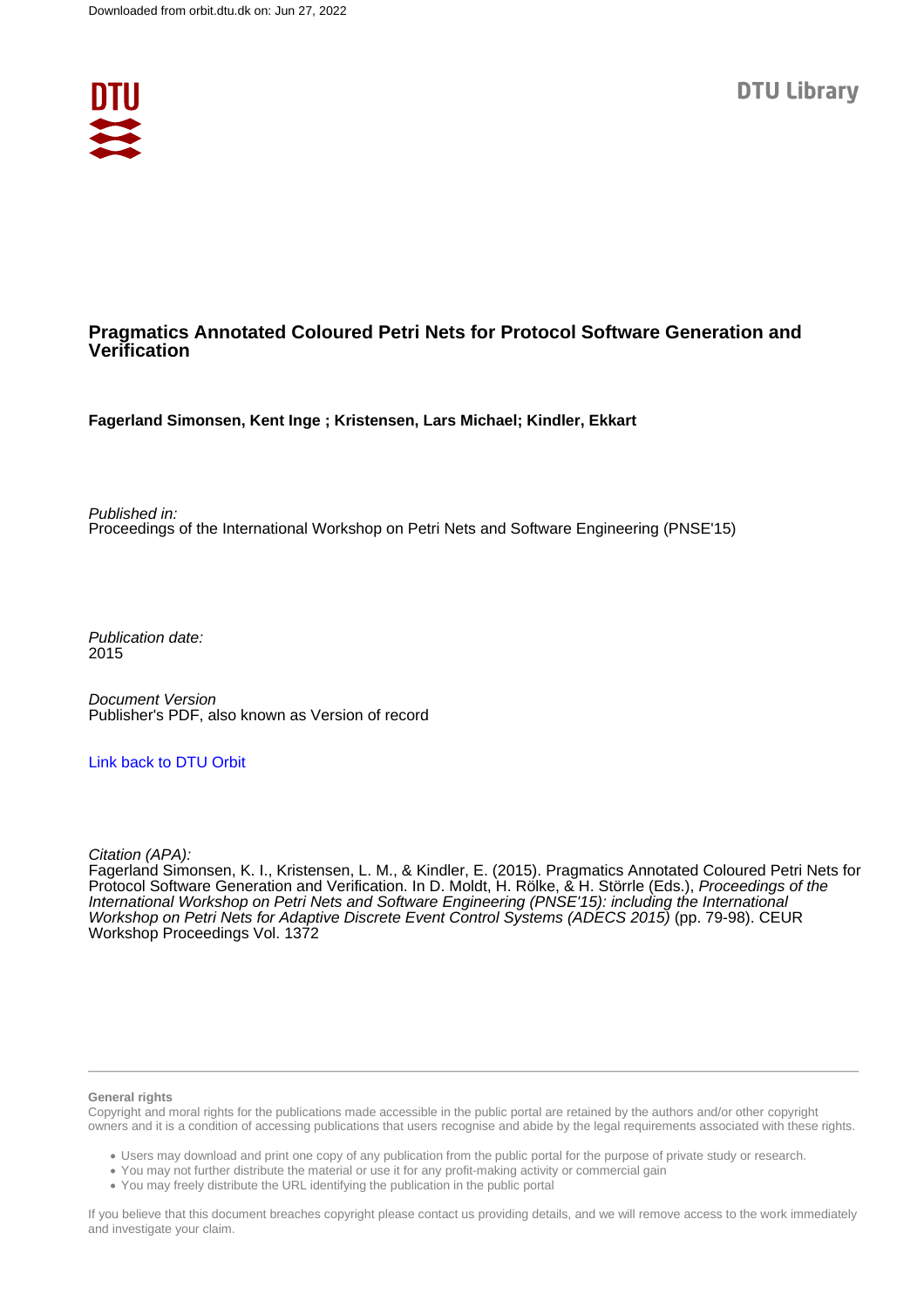# Pragmatics Annotated Coloured Petri Nets for **Protocol Software Generation and Verification**

Kent Inge Fagerland Simonsen<sup>1,2</sup>, Lars M. Kristensen<sup>1</sup>, and Ekkart Kindler<sup>2</sup>

<sup>1</sup> Department of Computing, Bergen University College, Norway

<sup>2</sup> DTU Compute, Technical University of Denmark, Denmark

Abstract. PetriCode is a tool that supports automated generation of protocol software from a restricted class of Coloured Petri Nets (CPNs) called Pragmatics Annotated Coloured Petri Nets (PA-CPNs). Petri-Code and PA-CPNs have been designed with five main requirements in mind, which include the same model being used for verification and code generation. The PetriCode approach has been discussed and evaluated in earlier papers already. In this paper, we give a formal definition of PA-CPNs and demonstrate how the specific structure of PA-CPNs can be exploited for verification purposes.

#### $\mathbf{1}$ Introduction

Coloured Petri Nets (CPNs) [3] and CPN Tools have been widely used for modelling and verifying protocols. Examples include application layer protocols such as IOTP, SIP and WAP, transport layer protocols such as TCP, DCCP and SCTP, and network layer protocols such as DYMO, AODV, and ERDP [2,8]. Formal modelling and verification have been useful in gaining insight into the operation of the protocols and have resulted in improved protocol specifications. However, earlier work has not fully leveraged the investment in modelling by also taking the step to automated code generation to obtain an implementation of the protocol under consideration. In particular, rather limited research has been conducted into approaches that support automatic generation of protocol implementations from such CPN models. The earlier approaches have either restricted the target platform for code generation to the Standard ML language used by the CPN Tools simulator or have considered a specific target language based on platform-specific additions to the CPN models.

This has motivated us to develop an approach and an accompanying tool called PetriCode to support the automated generation of protocol software from CPN models. Our code generation approach is designed to satisfy five main requirements. Firstly, the approach must support *platform independence*, i.e., it must enable code generation for multiple languages and platforms from the same CPN model. Secondly, the approach must support *integration* of the generated code with third-party code. In particular, it must support *upwards integration*, i.e., the generated code must expose an explicit interface for service invocation, and it must support *downwards integration*, i.e., the ability of the generated code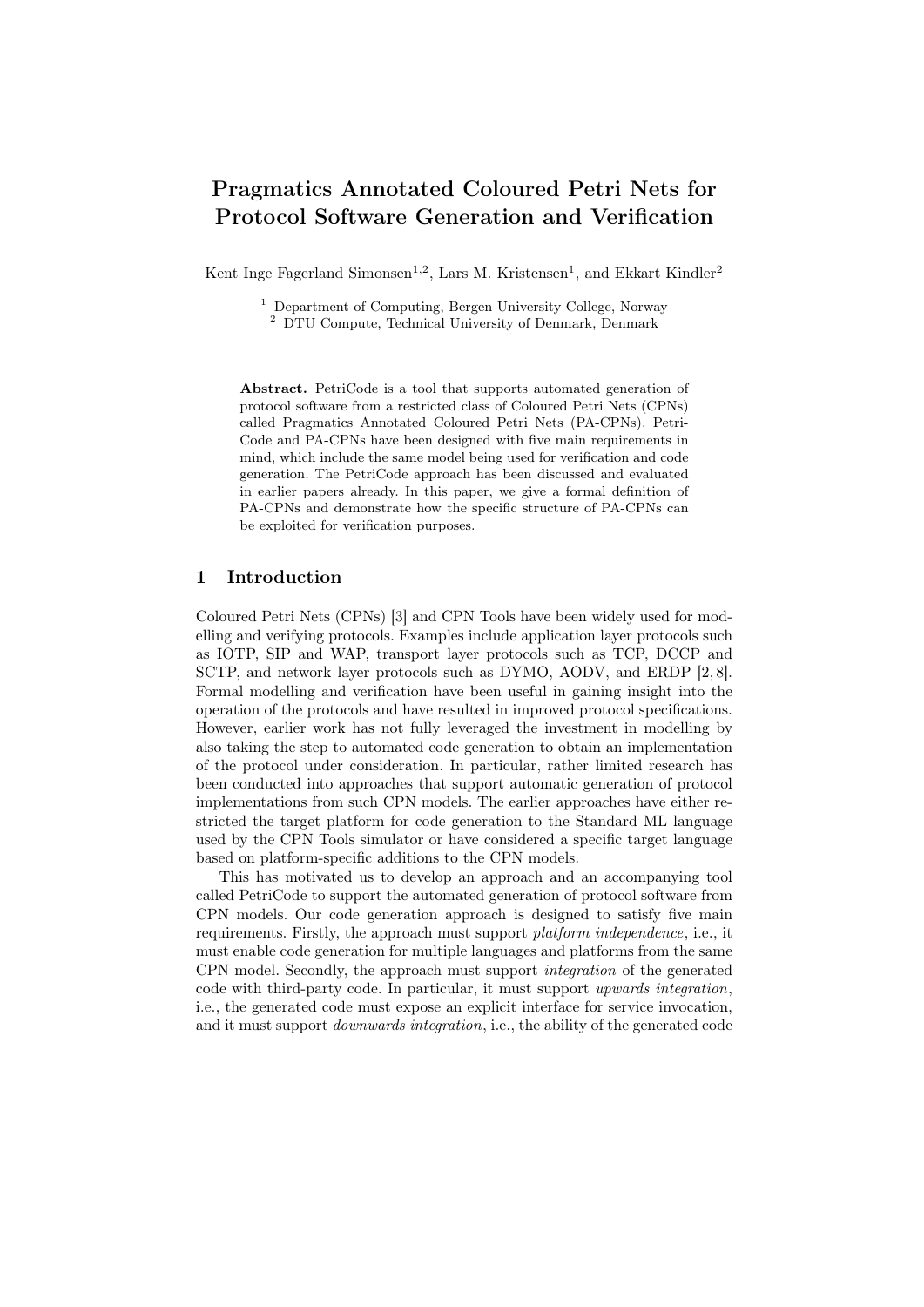to invoke and rely on underlying libraries. Thirdly, it must support *verification* in that the code generation capability should not introduce complexity problems for verification of the CPN models. Fourthly, the generated code must be readable to enable code review and performance enhancements. Finally, the approach must be scalable to industrial-sized protocols.

The foundation of our approach is a slightly restricted subclass of CPNs called Pragmatic Annotated CPNs (PA-CPNs). The restrictions make explicit the structure of the protocol system, its principals, channels, and services. A key feature of this class of CPNs are so-called code generation pragmatics, which are syntactical annotations to certain elements of the PA-CPNs. These pragmatics represent concepts from the domain of communication protocols and protocol software, which are used to indicate the purpose of the respective modelling element. The role of the pragmatics is to extend the CPN modelling language with domain-specific elements and make implicit knowledge of the modeller explicit in the CPN model such that it can be exploited for code generation.

In earlier work [16], we have introduced PA-CPNs informally, and presented the PetriCode tool [17]. In [18], we demonstrated platform independence, integrateability, and readability of the generated code. In [19], we applied the approach for automatically generating an implementation of the industrial-strength WebSocket protocol. This included demonstrating that the generated code was interoperable with other implementations of the WebSocket protocol.

The contribution of this paper compared to our earlier work is threefold. Firstly, motivated by the practical relevance of the net class demonstrated in earlier work, we give a formal definition of PA-CPNs. Secondly, we discuss the process of developing protocol software with our approach from a methodology perspective. Thirdly, we show that PA-CPNs are amenable to verification. Specifically, we show how the structural restrictions of PA-CPNs allow us to add service testers to the model of the protocol, which reduce the state space of the model. Furthermore, the structural restrictions of PA-CPNs induce a natural progress measure that can be exploited for verification purposes by the sweepline state space exploration method [4].

The rest of this paper is organised as follows: Section 2 provides the background definitions and notation of CPNs that are used throughout this paper. Section 3 gives the formal definition of PA-CPNs accompanied by an example outlining how PA-CPNs can be used to model a transport protocol. Section 4 discusses the modelling process of PA-CPNs from an application perspective. Section 5 formalises the concepts of tree decomposability of control flow nets which are central in generating code for the protocol services. Section 6 shows how to define progress measures for the sweep-line method based on service and service tester modules of PA-CPNs, and experimentally evaluate their effect on the verification of the transport protocol example. Finally, in Sect. 7, we sum up the conclusions and discuss related work. We assume that the reader is familiar with the basic concepts of Petri nets and high-level Petri nets such as CPNs. This paper is a condensed version of a technical report [20], which contains more motivation and detailed explanations of examples and concepts.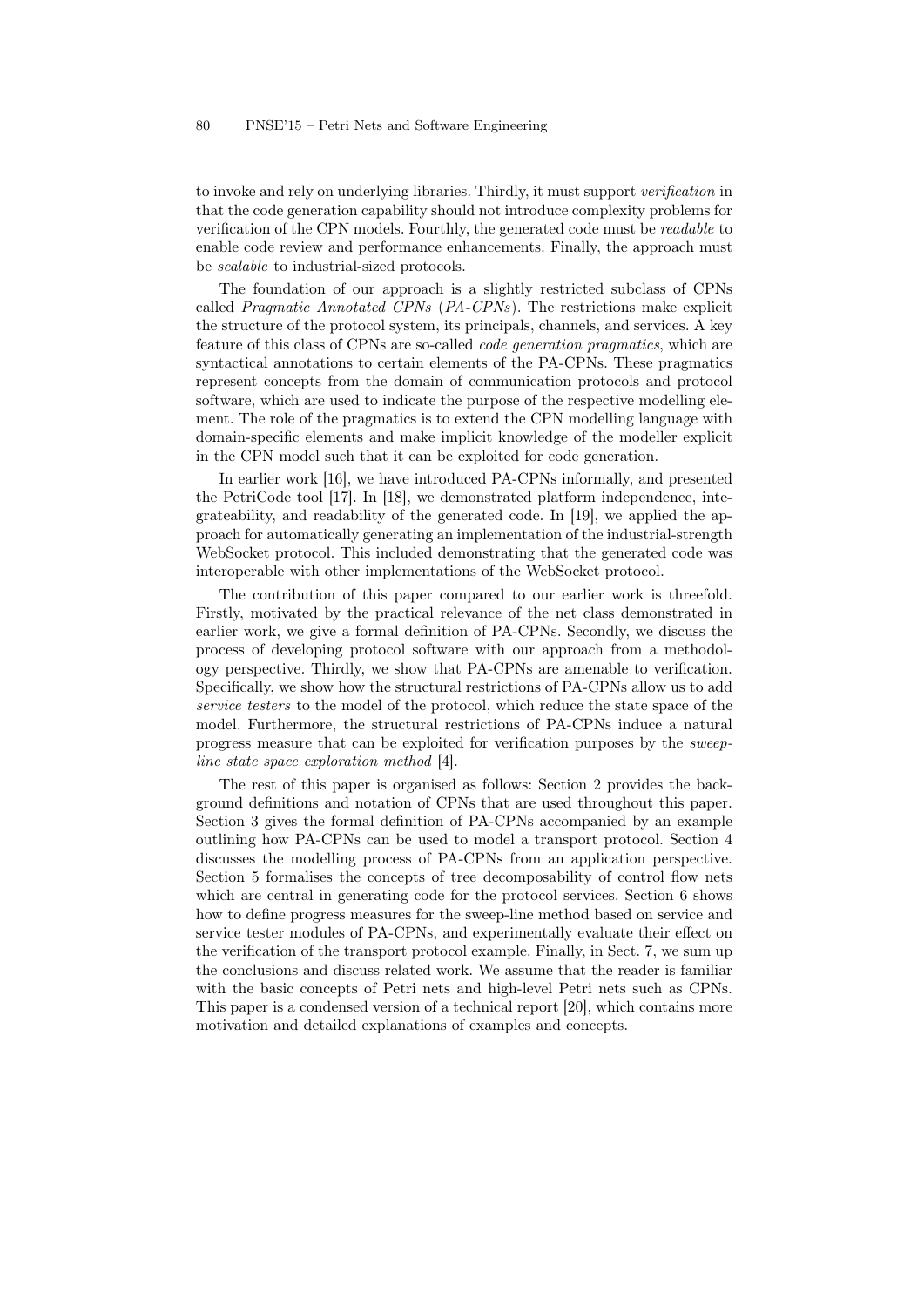# 2 Background Definitions on Coloured Petri Nets

The definition of PA-CPNs is based on the standard definition of hierarchical CPNs [3]. Here, we briefly rephrase the definitions of CPNs. Readers familiar with these definitions can skip this section. In this paper, we provide the syntactical definitions of CPNs only, which will be restricted when defining PA-CPNs. Since PA-CPNs are a syntactical restriction of CPNs, we do not need change the semantics of CPNs at all.

A hierarchical CPN consists of a finite set of CPN modules, which we discuss first. Figures 1 and 2 show some CPN modules of our example (which will be used later). The modules of a hierarchical CPNs are related to each other via substitution transitions (shown with a double border) which can have associated submodules, and by linking places connected to the substitution transitions (called socket places) to places (called port places) on the associated submodules.

A CPN module consists of a set of places P and a set of transition T connected by a set of directed arcs A connecting either a transition and a place or a place and a transition. A CPN module additionally has a set of *colour sets* (types)  $\Sigma$ containing the types that can be used as colour sets of places and for typing a set of variables V which can be used in arc expressions and transition guards. In the formal definition, the colour set of each place (by convention written below a place) is specified by means of a colour set function that maps each place to a colour set determining the kind of tokens that may reside on the place. Each directed arc in a CPN module has an associated arc expression used to determine the tokens added and removed by the occurrence of an enabled transition and is specified by an arc expression function. The arc expression of each arc may contain variables from the set of variables  $V$ . The arc expressions are required to have a type such that the evaluation of an arc expression on an arc connected to a place p results in a multi-set of tokens over the colour set of the place. Transitions may have an associated guard expression specified by means of a guard function G which associates a boolean expression with each transition. The initial marking of each place is specified by means of an initialisation function I which maps each place into a (possibly empty) multi-set over the colour set of the place.

Definition 1 formally defines a CPN module. In the definition, we use  $Type[v]$ to denote the type of a variable v, and we use  $EXPR<sub>V</sub>$  to denote the set of expressions with free variables contained in a set of variables  $V$ . For an expression e containing a set of free variables V, we denote by  $e\langle b \rangle$  the result of evaluating e in a binding b that assigns a value to each variable in V. We use  $Type[e]$  for an expression  $e$  (an arc expression, a guard, or an initial marking) to denote the type of e. For a non-empty set S, we use  $S_{MS}$  to denote the type corresponding to the set of all multi-sets over S.

Definition 1. A Coloured Petri Net Module (Def. 6.1 in [3]) is a tuple  $CPN_M = (CPN, T_{sub}, P_{port}, PT)$ , such that:

1.  $CPN = (P, T, A, \Sigma, V, C, G, E, I)$  is a Coloured Petri Net (Def. 4.2 in [3]) where: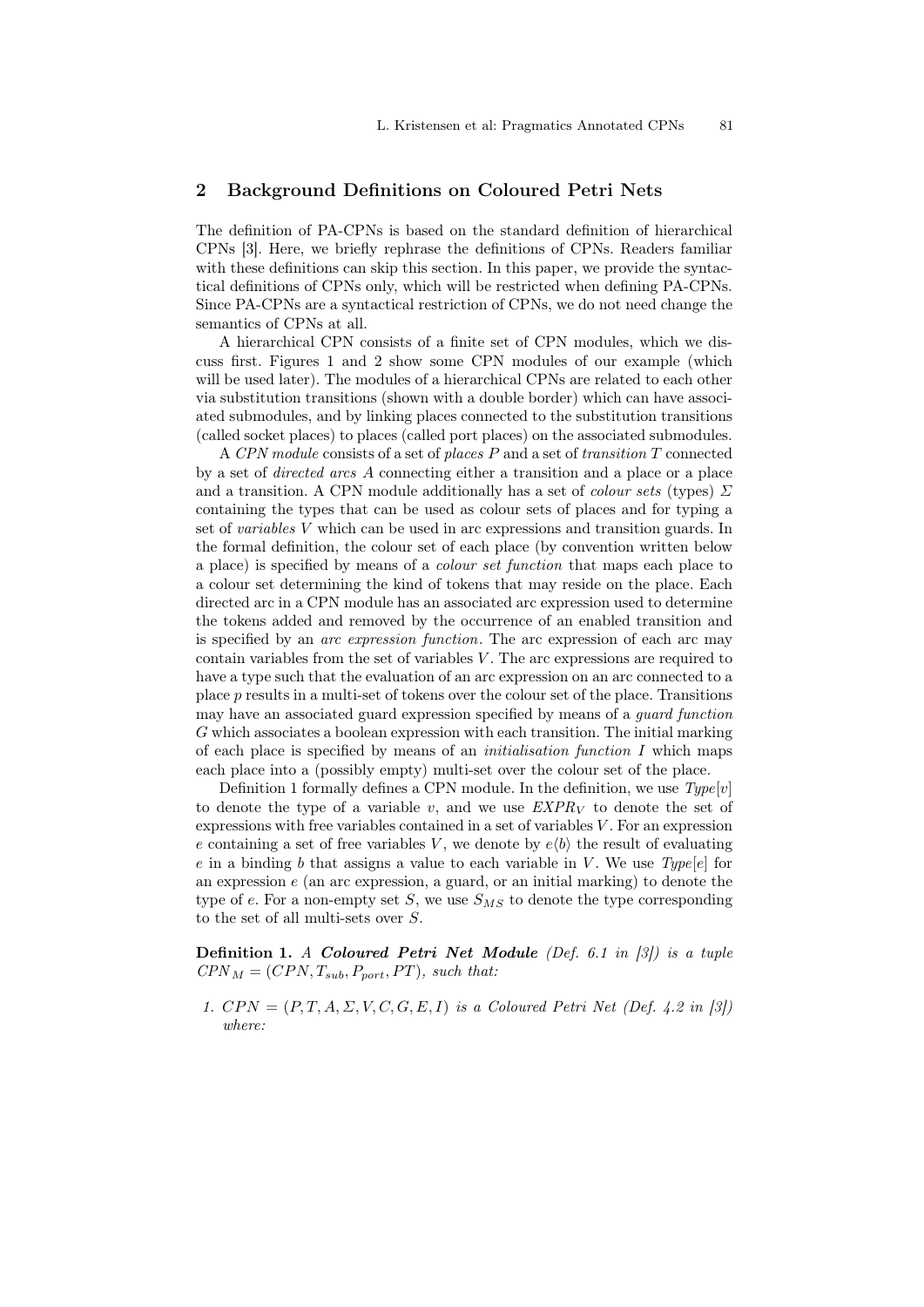#### 82 PNSE'15 – Petri Nets and Software Engineering

- (a)  $P$  is a finite set of **places** and  $T$  is a finite set of **transitions**  $T$  such that  $P \cap T = \emptyset$ .
- (b)  $A \subseteq (P \times T) \cup (T \times P)$  is a set of directed **arcs**.
- (c)  $\Sigma$  is a finite set of non-empty colour sets and V is a finite set of typed **variables** such that  $Type[v] \in \Sigma$  for all variables  $v \in V$ .
- (d)  $C : P \to \Sigma$  is a **colour set function** that assigns a colour set to each place.
- (e)  $E: A \rightarrow EXPR_V$  is an **arc expression function** that assigns an arc expression to each arc a such that  $Type[E(a)] = C(p)_{MS}$ , where p is the place connected to the arc a.
- (f)  $G: T \to EXPR_V$  is a **guard function** that assigns a guard to each transition t such that  $Type[G(t)] = Bool.$
- (g)  $I: P \to EXPR_{\emptyset}$  is an **initialisation function** that assigns an initialisation expression to each place p such that  $Type[I(p)] = C(p)_{MS}$ .
- 2.  $T_{sub} \subseteq T$  is a set of **substitution transitions**.
- 3.  $P_{port} \subseteq P$  is a set of **port places**.
- 4. PT :  $P_{port} \rightarrow \{IN, OUT, I/O\}$  is a **port type function** that assigns a port type to each port place.

Socket places are not defined explicitly as part of a module because they are implicitly given via the arcs connected to the substitution transitions. For a substitution transition t, we denote by  $ST(t)$  a mapping that maps each socket place p into its type, i.e.,  $ST(t)(p) = \mathsf{IN}$  if p is an input socket,  $ST(t)(p) = \mathsf{OUT}$ if p is an output socket, and  $ST(t)(p) = 1/O$  if p is an input/output socket.

The definition of a hierarchical CPN is provided below. A hierarchical CPN consists of a set of disjoint CPN modules, a submodule function assigning a (sub)module to each substitution transition, and a port-socket relation that associates port places in a submodule to the socket places of its upper layer module. The set of socket places for a substitution transition  $t$  consists of the places connected to the substitution transition and is denoted by  $P_{\text{sock}}(t)$ . The definition requires that the module hierarchy (to be defined in Def. 3) is acyclic in order to ensure that there are only a finite number of instances of each module. Furthermore, port and socket places can only be associated with each other, if they have the same colour set and the same initial marking.

Definition 2. A hierarchical Coloured Petri Net (Def. 6.2 in [3]) is a fourtuple  $CPN_H = (S, SM, PS, FS)$  where:

- 1. S is a finite set of modules. Each module is a Coloured Petri Net Mod $ule s = ((P<sup>s</sup>, T<sup>s</sup>, A<sup>s</sup>, S<sup>s</sup>, V<sup>s</sup>, C<sup>s</sup>, G<sup>s</sup>, E<sup>s</sup>, I<sup>s</sup>), T<sup>s</sup><sub>sub</sub>, Py<sup>s</sup> (P<sup>s</sup>)<sub>1</sub>, P<sup>s</sup>) . It is required$ *that*  $(P^{s_1} \cup T^{s_1}) \cap (P^{s_2} \cup T^{s_2}) = ∅$  *for all*  $s_1, s_2 \in S$  *with*  $s_1 \neq s_2$ *.*
- 2. SM :  $T_{sub} \rightarrow S$  is a submodule function that assigns a submodule to each substitution transition. It is required that the module hierarchy (see Definition 3) is acyclic.
- 3. PS is a port–socket relation function that assigns a port–socket re**lation**  $PS(t) \subseteq P_{\text{sock}}(t) \times P_{\text{port}}^{SM(t)}$  to each substitution transition t. It is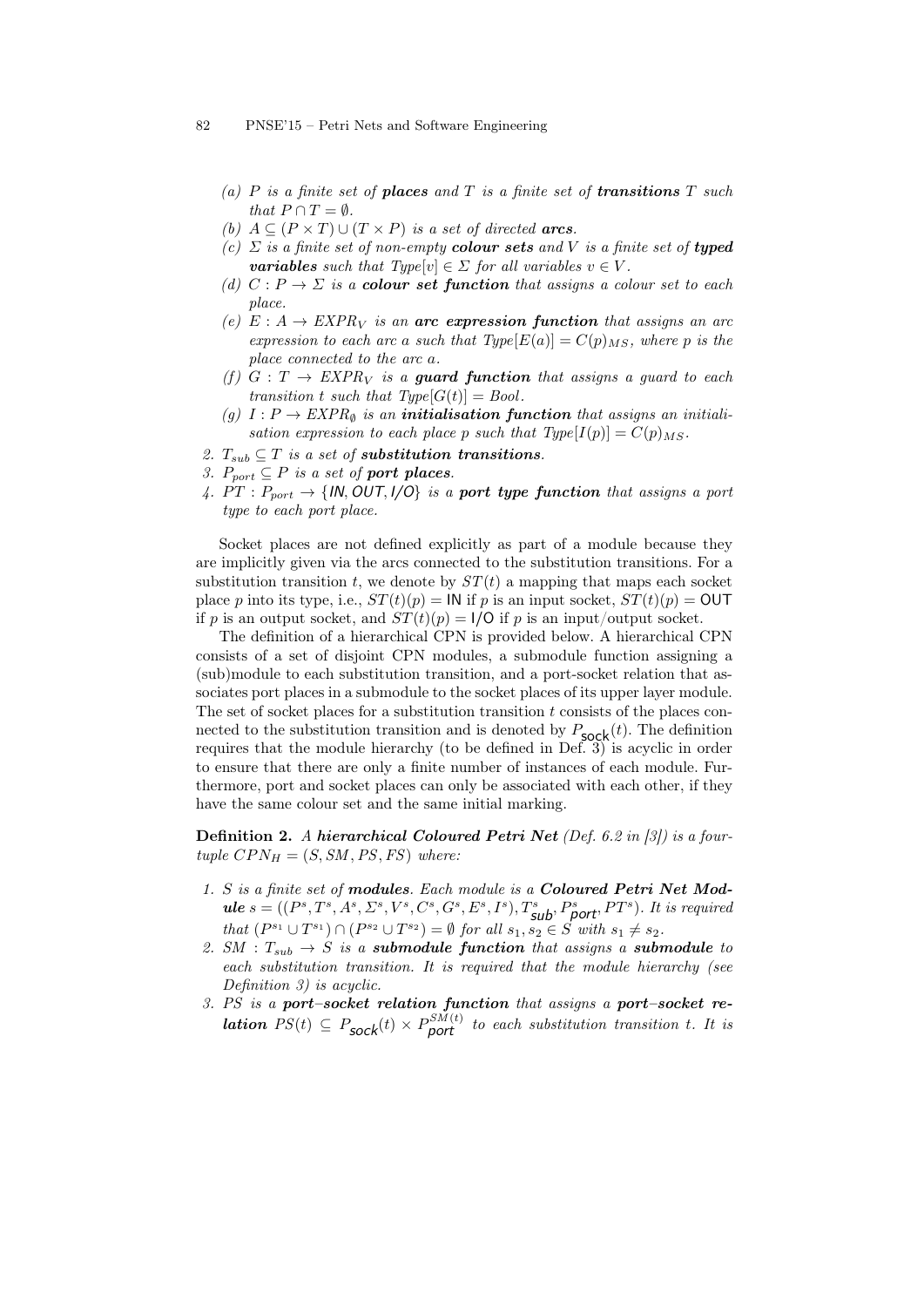required that  $ST(t)(p) = PT(p'), C(p) = C(p'),$  and  $I(p)\langle\rangle = I(p')\langle\rangle$  for all  $(p, p') \in PS(t)$  and all  $t \in T_{sub}$ .

4.  $FS \subseteq 2^P$  is a set of non-empty and disjoint **fusion sets** such that  $C(p) =$  $C(p')$  and  $I(p)\langle\rangle = I(p')\langle\rangle$  for all  $p, p' \in fs$  and all  $fs \in FS$ .

The module hierarchy of a hierarchical CPN model is a directed graph with a node for each module and an arc leading from one module to another module if the latter module is a submodule of one of the substitution transitions of the former module. In the definition,  $T_{sub}$  denotes the union of all substitution transitions of the hierarchical CPN, and  $T_{sub}^s$  denotes all substitution transitions in a module s.

Definition 3. The module hierarchy for a hierarchical Coloured Petri Net  $CPN_H = (S, SM, PS, FS)$  is a directed graph  $MH = (N_{MH}, A_{MH})$ , where

- 1.  $N_{MH} = S$  is the set of **nodes**.
- 2.  $A_{MH} = \{(s_1, t, s_2) \in N_{MH} \times T_{sub} \times N_{MH} \mid t \in T_{sub}^{s_1} \wedge s_2 = SM(t)\}\$ is the set of arcs.

The roots of MH are called **prime modules**, and the set of all prime modules is denoted  $S_{\text{P}M}$ .

# 3 Pragmatic Annotated CPNs

PA-CPNs mandate a particular structure of the CPN models and allow the CPN elements to be annotated with pragmatics used to direct the automated code generation. In the CPN model, pragmatics are shown by annotations enclosed in  $\langle \langle \rangle$ . Pragmatics can also have some parameters, which we discuss as they come; but we do not formalize parameters of pragmatics in general here.

A PA-CPN is organised into three levels of modules: the protocol system level, the principal level, and the service level – reflecting the typical structure of protocols. In order to better understand the structure of PA-CPNs, Figs. 1 and 2 show selected modules from each level of a PA-CPN model of the protocol that we use as a running example. The protocol consists of a sender and a receiver principal, with services for sending and receiving data messages, and for sending and receiving acknowledgements. The sender sends each data message, one at a time, with a bounded number of retransmissions awaiting an acknowledgement for each data packet. In addition to the two principals, the protocol system contains unreliable channels for transmitting messages. The complete PA-CPN model of the example protocol is available at [17].

We formally define PA-CPNs as a tuple consisting of a hierarchical CPN: one protocol system module (PSM), sets of principal level modules (PLMs) and service level modules (SLMs) and channel modules (CHMs), and a structural pragmatics mapping (SP) that maps substitution transitions (indicated by double borders) to pragmatics representing the annotations of substitution transitions.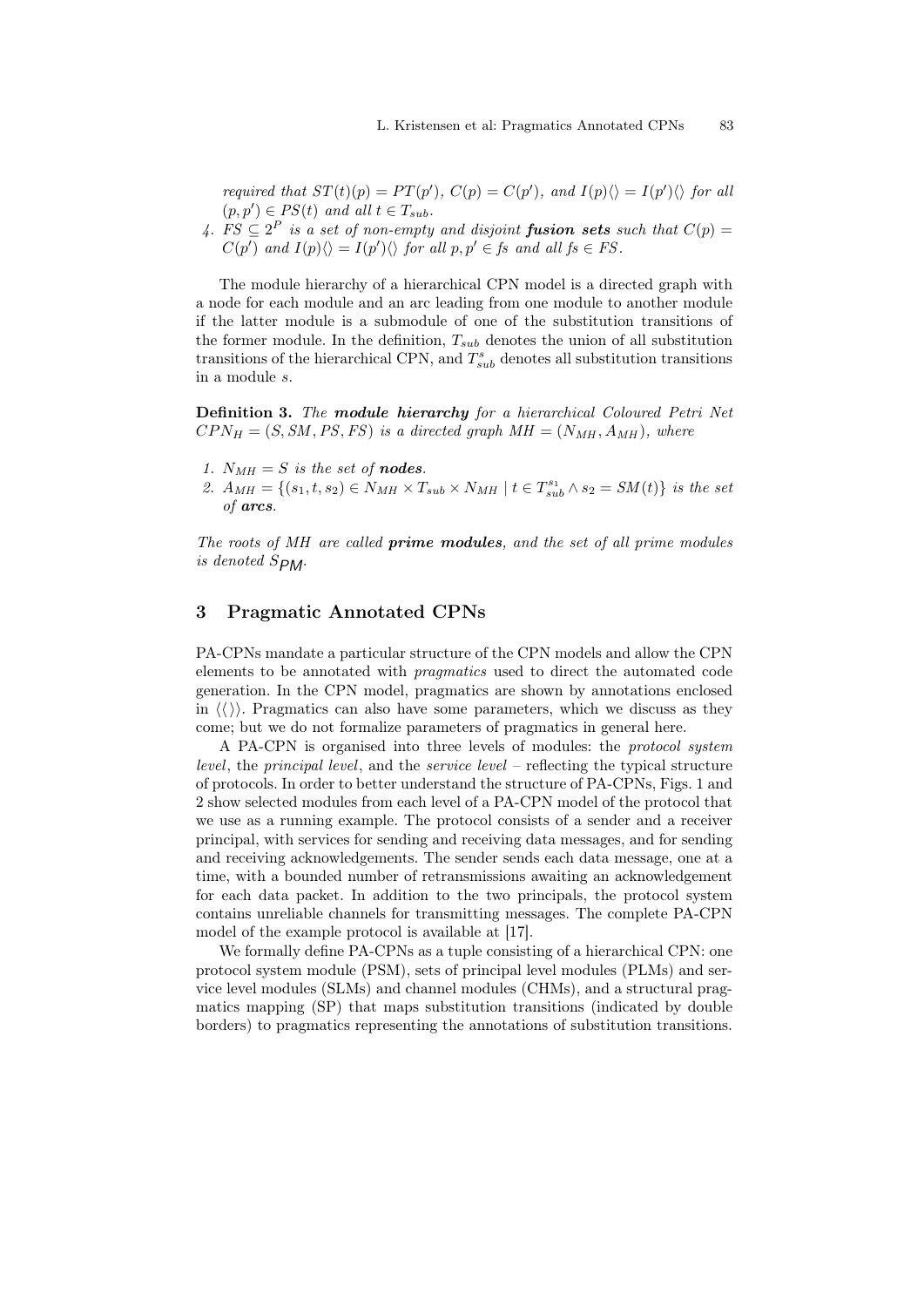

Fig. 1. The top-level CPN system level module (left) and principal level module for the sender principal (right) of the protocol example.



Fig. 2. The send service level module of the protocol example.

Definition 4. A Pragmatics Annotated Coloured Petri Net (PA-CPN) is a tuple  $CPN_{PA} = (CPN_H,PSM,PLM, SIM, CHM, SP)$ , where:

- 1.  $CPN_H = (S, SM, PS, FS)$  is a hierarchical CPN with PSM  $\in S$  being a protocol system module (Def. 5) and the only prime module of  $CPN_H$ .
- 2. PLM  $\subseteq S$  is a set of **principal level modules** (Def. 6); SLM  $\subseteq S$  is a set of **service level modules** (Def. 7) and CHM  $\subseteq$  S is a set of **channel** modules s.t  $\{ \{PSM\}$ ,  $PLM$ ,  $SLM$ ,  $CHM$ } constitute a partitioning of S.
- 3. SP :  $T_{sub}$   $\rightarrow$  {principal, service, internal, channel} is a structural pragmatics mapping such that:
	- (a) Substitution transitions with  $\langle \langle \text{principal} \rangle \rangle$  have an associated principal level module:  $\forall t \in T_{sub} : SP(t) = principal \Rightarrow SM(t) \in PLM$ .
	- (b) Substitution transitions with  $\langle$  (service) or  $\langle$  (internal) are associated with a service level module:

 $\forall t \in T_{sub} : SP(t) \in \{ service, internal\} \Rightarrow SM(t) \in SLM$ .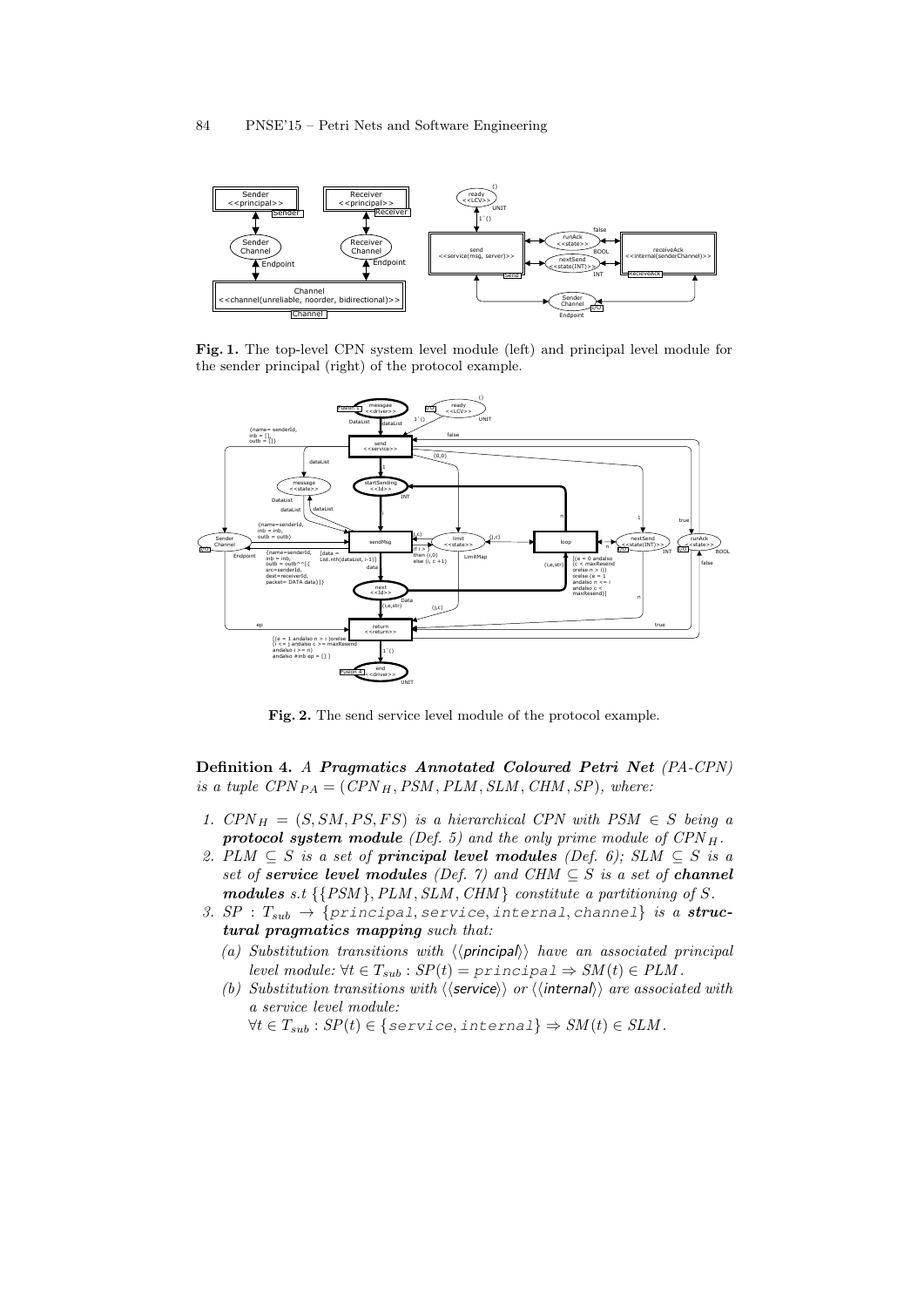(c) Substitution transitions with  $\langle \langle \text{channel} \rangle \rangle$  are associated with a channel module:  $\forall t \in T_{sub} : SP(t) = channel \Rightarrow SM(t) \in CHM$ .

It should be noted that channel modules do not play a role in the code generation; they constitute a CPN model artifact used to connect the principals for verification purposes. Therefore, we do not impose any specific requirements on the internal structure of channel modules.

Protocol system level. The module shown in Fig. 1(left) comprises the protocol system level of the PA-CPN model of the example. It specifies the two protocol principals in the system and the channel connecting them. The substitution transitions representing principals are specified using the principal pragmatic, and the substitution transitions representing channels are specified using the channel pragmatic. The PSM module is defined as a tuple consisting of a CPN module and a pragmatic mapping PM that associates a pragmatic to each substitution transition. The requirement on a protocol system module is that all substitution transitions must be substitution transitions that are annotated with either a principal or a channel pragmatic. Furthermore, two substitution transitions representing principals cannot be directly connected via a place: there must be a substitution transition representing a channel in between. This reflects the fact that principals can communicate via channels only.

Definition 5. A Protocol System Module of a PA-CPN with a structural pragmatics mapping SP is a tuple  $CPN_{PSM} = (CPN^{PSM}, PM)$ , where:

- 1.  $CPN^{PSM} = ((P^{PSM}, T^{PSM}, A^{PSM}, \Sigma^{PSM}, V^{PSM}, C^{PSM}, G^{PSM}, E^{PSM}, I^{PSM}),$  $T_{sub}^{PSM}, P_{port}^{PSM}, PT^{PSM})$  is a CPN module such that all transitions are substitution transitions:  $T^{PSM} = T_{sub}^{PSM}$ .
- 2. PM :  $T_{sub}^{PSM} \rightarrow$  {principal, channel} is a **pragmatics mapping** s.t.:
	- (a) All substitution transitions are annotated with either a principal or channel pragmatic:  $\forall t \in T_{sub}^{PSM} : PM(t) \in \{principal, channel\}.$
	- (b) The pragmatics mapping PM must coincide with the structural pragmatic mapping SP of PA-CPN:  $\forall t \in T_{sub}^{PSM} : PM(t) = SP(t)$ .
	- (c) All places are connected to at most one substitution transition with  $\langle \langle \text{principal} \rangle \rangle$ and at most one substitution transition with  $\langle\langle$  channel $\rangle\rangle$ :  $\forall p \in P^{PSM} : \forall t_1, t_2 \in X(p) : PM(t_1) = PM(t_2) \Rightarrow t_1 = t_2.$

Principal level. On the principal level, there is one module for each principal of the protocol as defined by  $\langle \langle \text{principal} \rangle \rangle$  on the protocol system level. The example protocol has two modules at the principal level corresponding to the sender and the receiver. Figure 1(right) shows the principal level module for the sender. A principal level module is required to model the services that the principal is providing, and the internal states and life-cycle of the principal. For the sender, there are two services as indicated by the service and internal pragmatics on the substitution transitions send (for sending messages) and receiveAck (for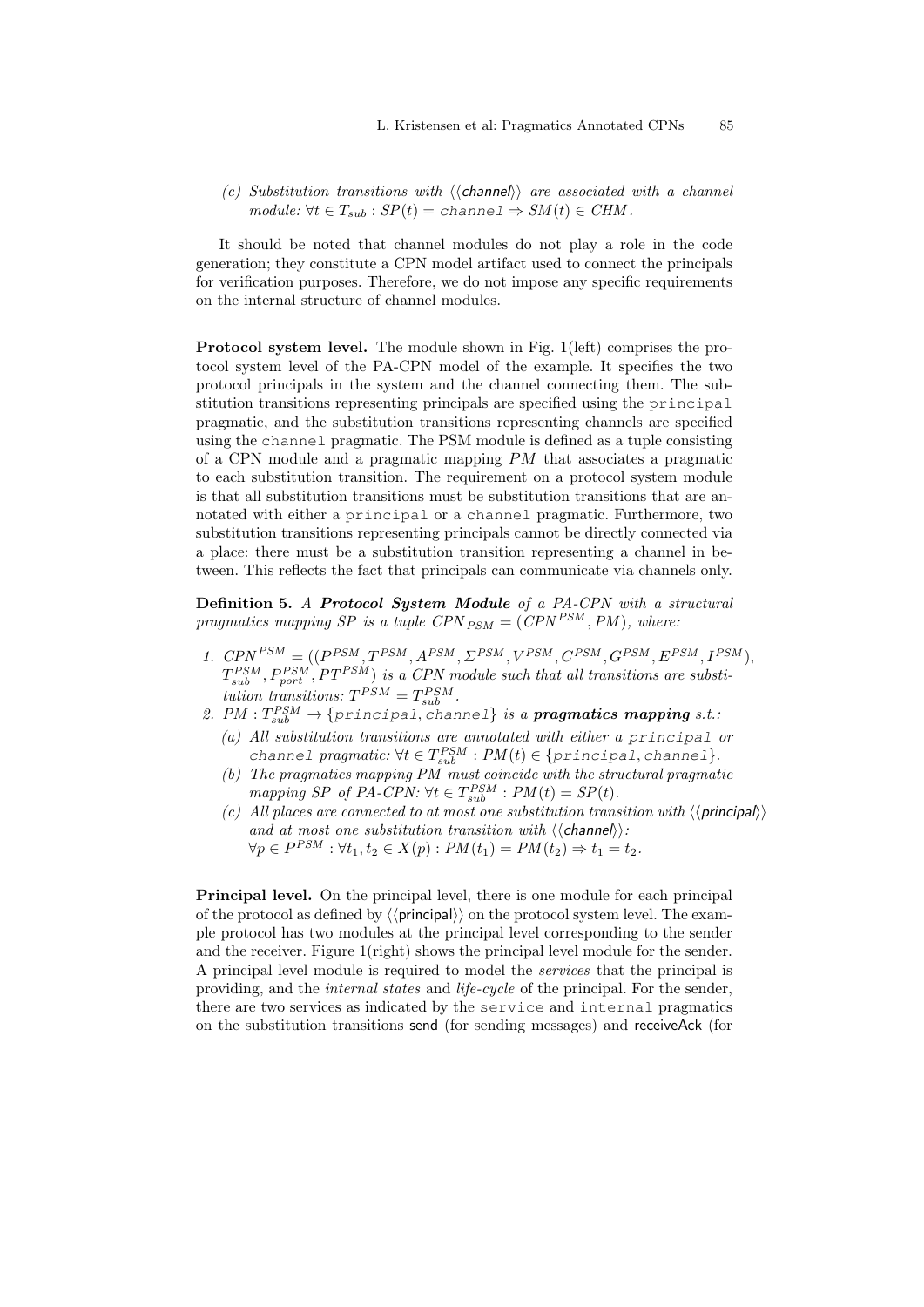receiving acknowledgements). Services that can be externally invoked are specified using the service pragmatic, whereas services that are to be invoked only internally are specified using the internal pragmatic. The non-port places of a principal level module (places drawn without a double border) can be annotated with either a state or an LCV pragmatic. Places annotated with a state pragmatic represent internal states of the principal. In Fig. 1(right), there are two places with  $\langle \langle state \rangle \rangle$  used to enforce a stop-and-wait pattern in sending data messages and receiving acknowledgements. Places annotated with an LCV pragmatic represent the life-cycle of the principal by putting restrictions on the order in which services can be invoked. As an example, the place ready in Fig. 1(right) ensures that only one message at a time is sent using the send service.

**Definition 6.** A Principal Level Module of a PA-CPN is a tuple  $CPN_{PLM} =$  $(CPN<sub>PLM</sub>, T<sub>sub</sub><sup>PLM</sup>, P<sub>port</sub><sup>PLM</sup>, PT<sup>PLM</sup>, PLP)$  where:

- 1.  $CPN_{PLM} = ((P^{PLM}, T^{PLM}, A^{PLM}, \Sigma^{PLM}, V^{PLM}, C^{PLM}, G^{PLM}, E^{PLM},$  $I^{PLM}$ ,  $T_{sub}^{PLM}$ ,  $P_{port}^{PLM}$ ,  $PT^{PLM}$ ) is a CPN module with only substitution transitions:  $T_{PLM}^{PLM} = T_{sub}^{PLM}$ .
- 2.  $PLP: T_{sub}^{PLM} \cup P^{PLM} \setminus P_{port}^{PLM} \rightarrow$  {service, internal, state, LCV} is a principal level pragmatics mapping satisfying:
	- (a) All non-port places are annotated with either a state or a LCV prag- $\textit{matic: } \forall p \in P^{PLM} \setminus P^{PLM}_{port} \Rightarrow PLP(p) \in \{\textit{state,LCV}\}\$
	- (b) All substitution transitions are annotated with a service or internal  $pragmatic: \forall t \in T_{sub}^{PSM}: PLP(t) \in \{ service, internal\}.$

Service level. The service level modules specify the detailed behaviour of the individual services and constitute the lowest level modules in a PA-CPN model. In particular, there are no substitution transitions in modules at this level. The module in Fig. 2 is an example of a module at the service level. It models the behaviour of the send service in a control-flow oriented manner. The control-flow path, which defines the control flow of the service, is made explicit via the use of the Id pragmatics. The entry point of the service is indicated by annotating a single transition with  $\langle$  (service), and the exit (termination) point of the service is indicated by annotating a single transition with  $\langle \langle \text{return} \rangle \rangle$ . In addition, nonport places can be annotated with a state pragmatic to indicate that this place models a local state of the service. The driver pragmatic is used by service tester modules (Sect. 6) to facilitate verification. The places with  $\langle \langle \mathbf{Id} \rangle \rangle$ determine a subnet of the module, which we call the underlying control-flow net: it is obtained by removing all CPN inscriptions and considering only places with  $\langle \langle \mathbf{Id} \rangle \rangle$  and transitions connected to these places, which in Fig. 2, are indicated by places, transitions, and arcs with thick border. This control-flow net must follow a certain structure so that there is a one-to-one correspondence to control-flow constructs of typical programming languages. This requirement is called tree decomposability and is formally defined in Sect. 5.

A service level module is defined as consisting of a CPN module without substitution transitions and with service level pragmatics as described above.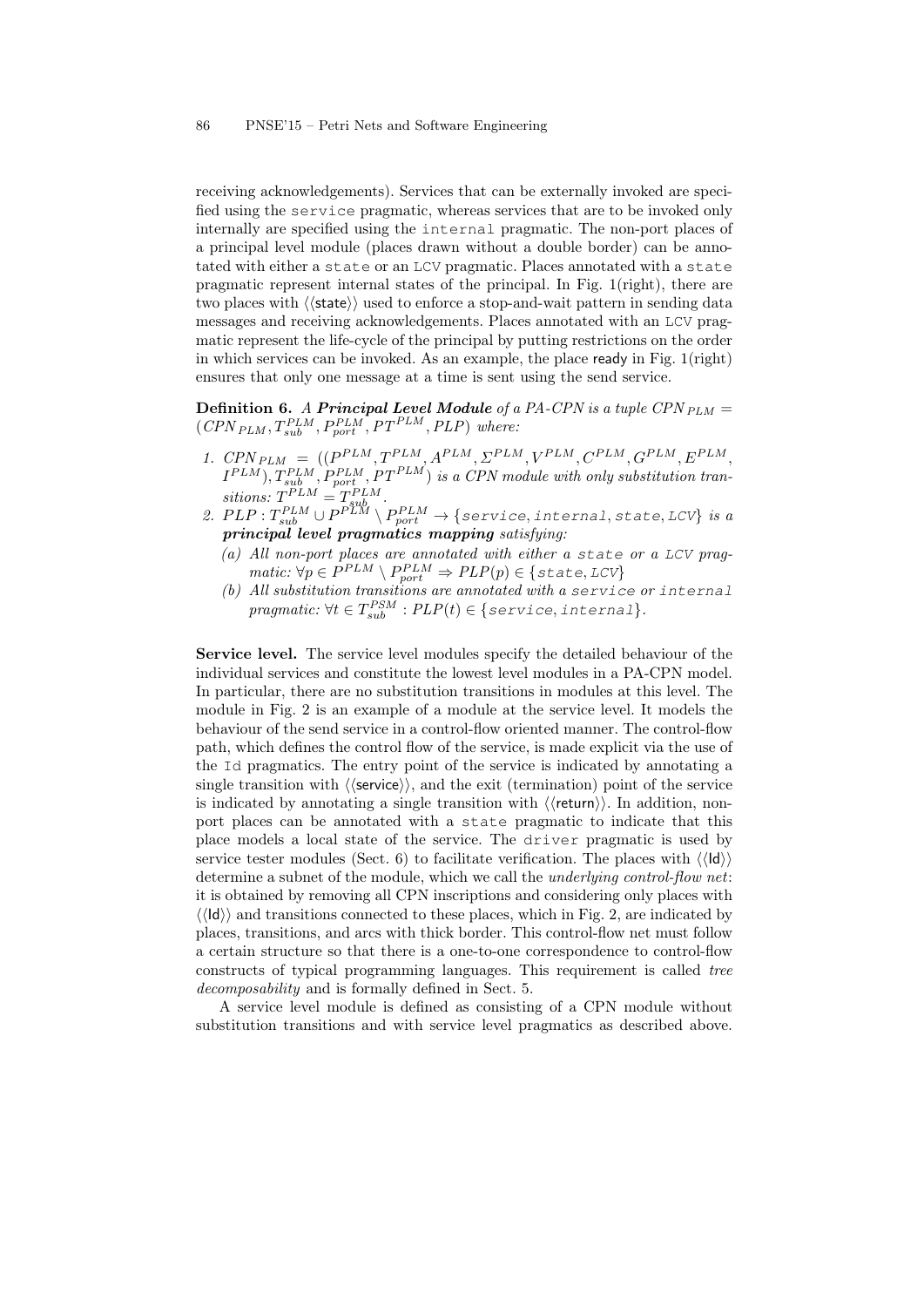Note that we use the symbol ∃! to indicate that there "exists exactly on element" with the respective property.

**Definition 7.** A Service Level Module of a PA-CPN is a tuple CPN  $_{SLM}$  =  $(CPN<sub>SLM</sub>, T<sub>sub</sub><sup>SLM</sup>, P<sub>port</sub><sup>SLM</sup>, PT<sub>SLM</sub>, SLP)$  where:

- 1.  $CPN_{SLM}$  =  $((P^{SLM}, T_{SLM}^{SLM}, A^{SLM}, \Sigma^{SLM}, V^{SLM}, C^{SLM}, G^{SLM}, E^{SLM},$  $I^{SLM}$ ),  $T_{sub}^{SLM}$ ,  $P_{port}^{SLM}$ ,  $PT^{SLM}$ ) is a CPN module without substitution transitions:  $T_{sub}^{SLM} = \emptyset$ .
- 2.  $SLP: T^{SLM} \cup P^{SLM} \setminus P_{port}^{SLM} \rightarrow \{Id, state, service, return, driver\}$ is a service level pragmatic mapping satisfying:
	- (a) Each place is either annotated with Id, state, driver or is a port  $place : \forall p \in P^{SLM} \setminus P_{port}^{SLM} : SLP(p) \in \{Id, state, driver\}.$
	- (b) There exits exactly one transition with  $\langle\langle$  service $\rangle\rangle$  and exactly one transition with  $\langle \langle$ return $\rangle$ :

 $\exists ! t \in T^{SLM} : SLP(t) = \textit{service and } \exists ! t \in T^{SLM} : SLP(t) = \textit{return.}$ 3. For all  $t \in T^{SLM}$  and  $p \in P^{SLM}$  we have:

- (a) Transitions consume one token from input places with an Id pragmatic:  $(p, t) \in A^{SLM} \wedge SLP(p) = \text{Id} \Rightarrow |E(p, t) \langle b \rangle| = 1$  for all bindings b of t.
- (b) Transitions produce one token on output places with an Id pragmatic:  $(t, p) \in A^{SLM} \wedge SLP(p) = \text{Id} \Rightarrow |E(t, p)\langle b\rangle| = 1$  for all bindings b of t.
- (c) Only transitions with  $\langle \langle$  service}) can have input places with  $\langle \langle$  driver}):  $(p, t) \in A^{SLM} \wedge SLP(p) =$  driver  $\Rightarrow SLP(t) =$  service
- (d) Only transitions with  $\langle \langle$ return $\rangle \rangle$  can have output places with  $\langle \langle$  driver $\rangle \rangle$  $pragmatic:$   $(t, p) \in A^{SLM} \wedge SLP(p) =$  driver  $\Rightarrow SLP(t) =$  return
- 4. The underlying control flow net of  $CPN_{SLM}$  is tree decomposable (Defs. 9,11).

# 4 Protocol Modelling Process

In the previous sections, we have formalised the structural restrictions of CPNs and the pragmatics extensions that make them Pragmatic Annotated CPNs (PA- $CPNs$ ; some additional restrictions on the control-flow structure and the service testers will be formalized later in Sect. 5 and 6. Since it is the modellers responsibility to come up with a model meeting these requirements, we briefly discuss the choices underlying the definition of PACPNs and their structural restrictions concerning the modelling process and some methodology for developing protocol software with PA-CPNs here.

The structural requirements of PA-CPNs have been distilled from the experience with earlier CPN models of protocols. The structure and annotations of PA-CPNs are designed to help the modeller come up with a clear model and to give clear guidelines for creating a model that  $-$  at the same time  $-$  can be used for code generation as well as for verification. As such, the structure of PA-CPNs should be driven by the protocol and its purpose rather than by the artifacts of Petri nets. This is, in particular, reflected by structuring the model in three layers: protocol system, principal, and service layer.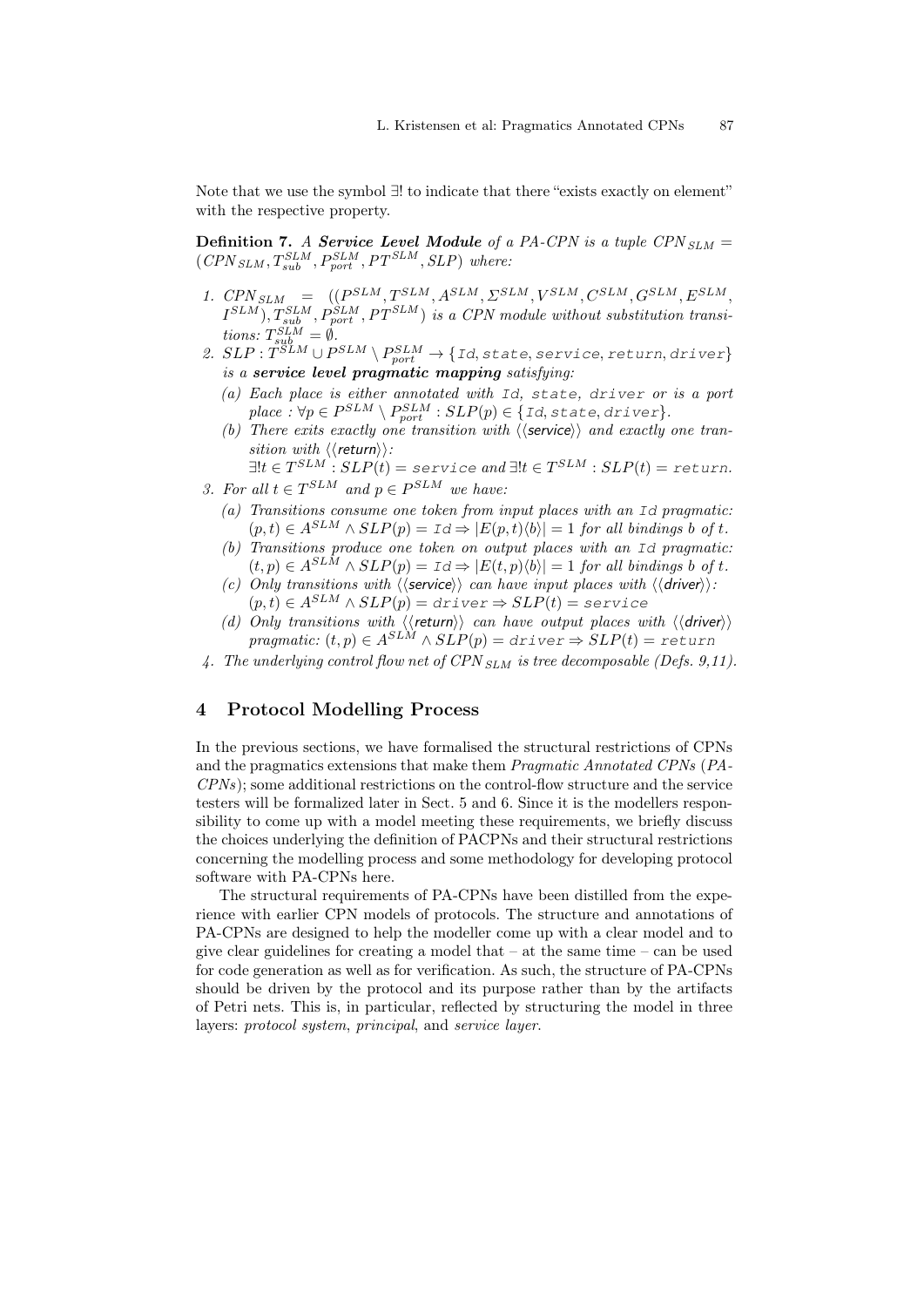#### 88 PNSE'15 – Petri Nets and Software Engineering

The top layer, the *protocol system layer*, identifies the overall structure of the protocol, which are the principals of the protocol and how the principals are connected by channels (see Fig. 1 (left) for an example). Each principal and each channel is represented by a substitution transition with a respective annotation, and places connecting the respective principals with channels. The behaviour of each principal is represented by principal level module, which identifies the services of the respective principal (see Fig. 1 (right) for an example) along with the states of the protocol and its life-cycle. The services are represented by substitution transitions annotated with the service pragmatics, the state and the life-cycle of the principal are represented by places with state and LCV pragmatics. The behaviour of each service is then modelled by a service level module, which is associated with the service substitution transitions on the *principal* level module (see Fig. 2 for an example). The service level module has access to the channels that the principal is connected to as well as to the principal's state and life-cycle variables. The most prominent structure (indicated by boldfaced places, transitions, and arcs) of the service level module is the control-flow structure, which is identified by the Id pragmatics and which needs to follow very specific rules so that it can be transformed to control-flow constructs of typical programming languages and result in human-readable code. The exact requirements are discussed in Sect. 5.

It should be noted that also the channels (on the protocol system level) need to be associated with PA-CPN modules, which model the exact behaviour of the respective channel. The modules for the channels are not used for code generation, since the generated code will use implementations of channels from the underlying platform (based on the properties required for these channels). But for verifying the protocol with standard CPN mechanisms, we need a CPN module for each channel, which however does not have any further structural restrictions.

Any model that meets the requirements of PA-CPNs can be used for code generation as well as for verification – irrespective of the way it was produced. The typical modelling process of protocols with PA-CPN starts at the top-level by identifying the principals of the protocol and how they are connected by channels. Then, the services of each principal are identified on the principal level, and then each service is modelled. So the general modelling direction is top-down. Of course, additional services and even additional principals could be added later, when need should be.

# 5 Tree Decomposability of Control Flow Nets

As discussed earlier, the control-flow structure of a service level module, called the underlying control-flow net, must correspond one-to-one to control-flow constructs of programming languages. The main purpose of this requirement is to generate readable code. In this section, we formally define the underlying control flow net of a service level module and its one-to-one correspondence to controlflow constructs. This is achieved by inductively decomposing the control-flow net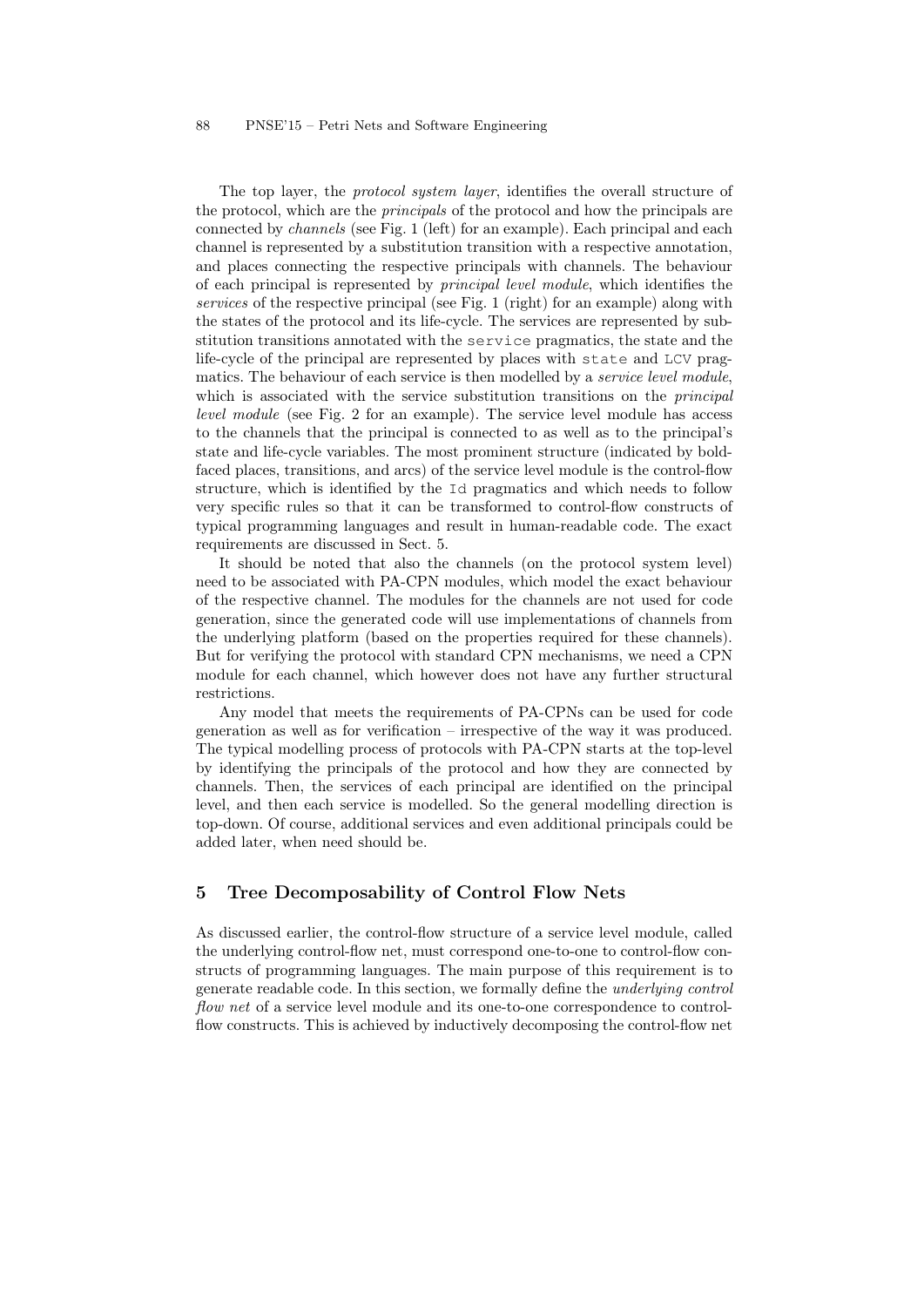into a tree of sub-blocks, each of which corresponds to a control-flow construct: atomic step, sequence, choice and loop.

Figure 3 shows the underlying control flow net of the service level module from Fig. 2. All places and transitions in the rounded rectangle (representing the block border) are part of the block; an arrow from the block border to a place indicates the entry place; an arrow from a place to the block border indicates the exit place. The control flow net in Fig. 3 can be decomposed in a loop block, which in turn consists of an atomic block.

First, we define *blocks*: these are Petri nets with a fixed entry and exit place.

**Definition 8.** Let  $N = (P, T, A)$  be a Petri net and  $s, e \in P$ . Then  $B =$  $(P, T, A, s, e)$  is called a **block** with **entry** s and **exit** e. The block is **atomic**, if  $P = \{s, e\}, s \neq e, |T| = 1$  and for  $t \in T$ , we have  $\bullet t = \{s\}$  and  $t^{\bullet} = \{e\}.$  The block has a **safe entry**, if  $s \neq e$  and  $\bullet s = \emptyset$ . The block has a **safe exit**, if  $s \neq e$ and  $e^{\bullet} = \emptyset$ .

For easing the following definitions, we introduce an additional notation: For a block  $B_i$ , we refer to its constituents by  $B_i =$  $(P_i, T_i, A_i, s_i, e_i)$  without explicitly naming them every time. The block that is underlying a service level module is determined by all the places with  $\langle \langle \mathsf{Id} \rangle \rangle$  pragmatics and the transitions in their pre- and postsets. The unique transition with  $\langle$  (service) defines the entry place, and the unique transition with  $\langle \langle \text{return} \rangle \rangle$  defines the exit place of this block; note that for technical reasons, these two transitions are not part of the block. Therefore, these transitions are shown by dashed lines in Fig. 3. Formally, the control flow net



Fig. 3. Decomposition of the service level module in Fig. 2

underlying a service level module is defined as follows.

**Definition 9.** Let  $CPN_{SLM}$  be a service level module as defined in Def. 7. Let  $P = \{p \in P^{SLM} \setminus P^{SLM}_{port} | SLP(p) = Id\}$ , let  $T = T^{SLM} \cap \bullet P \cap P^{\bullet}$ , and let  $A = A^{SLM} \cap ((T \times P) \cup (P \times T))\};$  moreover, let  $s \in P$  be the unique place such that there exists a transition  $t \in T = T^{SLM}$  with  $(t, s) \in A^{SLM}$  and  $SLP(t) =$  service, and let  $e \in P$  be the unique place e such that there exists a transition  $t \in T = T^{SLM}$  with  $(e, t) \in A^{SLM}$  and  $SLP(t) =$  return. Then,  $N = (P, T, A, s, e)$  is the underlying control flow net of CPN<sub>SLM</sub>.

The control flow of the code that is being generated is obtained by decomposing the underlying control flow net of a service level module into sub-blocks representing the control-flow constructs. We define the decomposition in a very general way at first, which does not yet restrict the possible control-flow constructs. The decomposition into blocks, just makes sure that all parts of the block are covered by sub-blocks and that they overlap on entry and exit places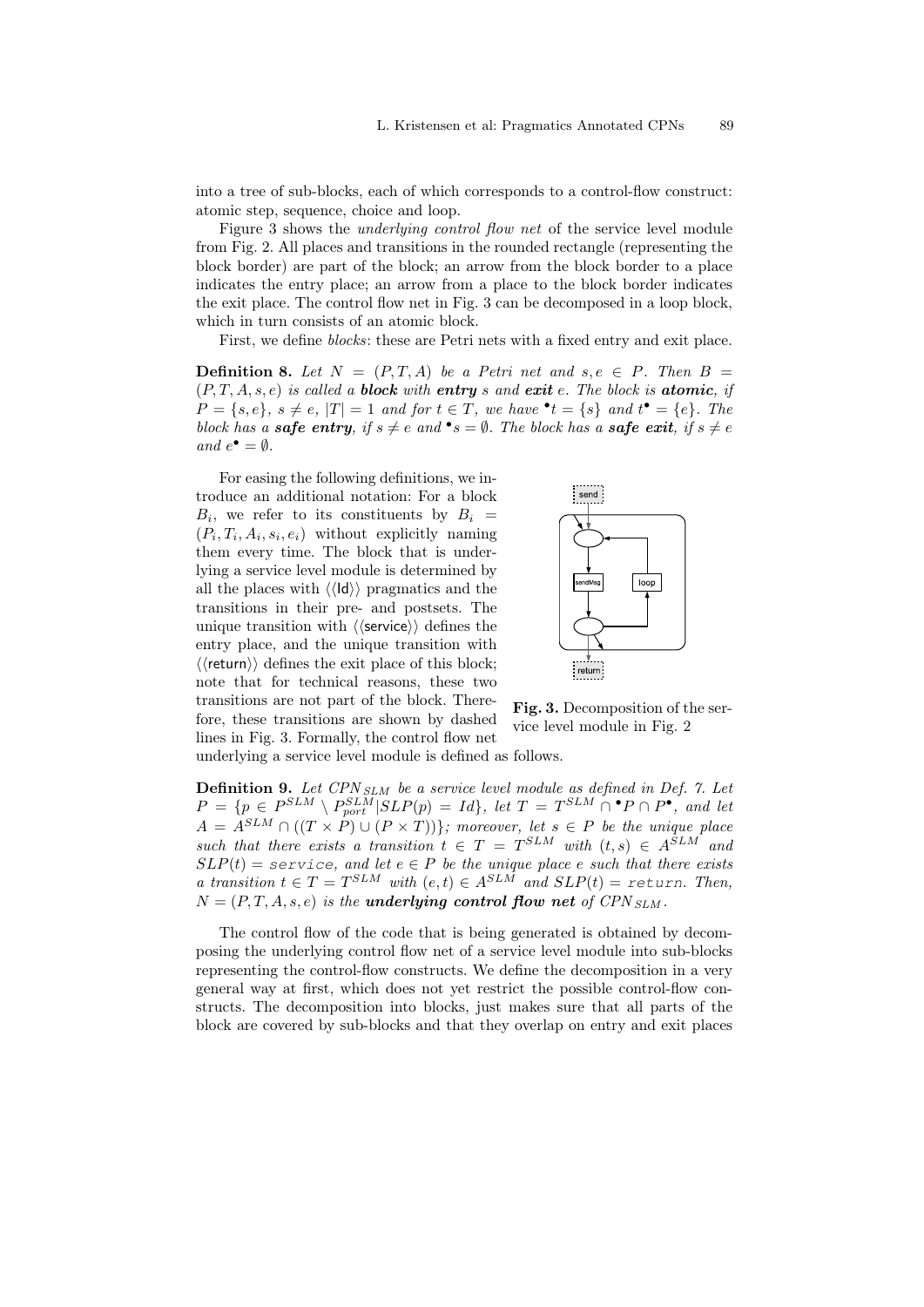#### 90 PNSE'15 – Petri Nets and Software Engineering

only. In a second step, the decomposition is restricted in such a way that the decomposition captures certain control flow constructs (Def. 11).

**Definition 10.** Let  $B = (N, s, e)$  be a block with net  $N = (P, T, F)$ . A set of blocks  $B_1, \ldots, B_n$  is a **decomposition** of B if the following conditions hold:

- 1. The sub-blocks contain only elements from B, i.e. for each  $i \in \{1, \ldots, n\}$ , we have  $P_i \subseteq P$ ,  $T_i \subseteq T$ , and  $F_i \subseteq F \cap ((P_i \times T_i) \cup (T_i \times P_i)).$
- 2. The sub-blocks contain all elements of B, i.e.  $P = \bigcup_{i=1}^{n} P_i$ ,  $T = \bigcup_{i=1}^{n} T_i$ , and  $F = \bigcup_{i=1}^n F_i$ .
- 3. The inner structure of all sub-blocks are disjoint, i. e. for each  $i, j \in \{1, \ldots, n\}$ with  $i \neq j$ , we have  $T_i \cap T_j = \emptyset$  and  $P_i \cap P_j = \{s_i, e_i\} \cap \{s_j, e_j\}.$

As the final step, we define when a decomposition of a block reflects some control flow construct. The definition does not only define decomposability into control flow constructs; it also defines a tree structure which reflects the controlflow structure of the block; the type of each node reflects the construct. The definition is illustrated in Fig. 4. The top left part of Fig. 4 shows the inductive definition of a loop construct: The assumptions are that two blocks  $B1$  and  $B2$ are identified already. B1 is any kind of block (represented by  $X$ ) with a safe entry place  $s$  and a safe exit place  $e$ ;  $B2$  is an atomic block with entry place  $e$ and exit place s. Thus, block  $B1$  represents the loop body, and block  $B2$  the iteration. Then, the union of both blocks and entry place  $s$  and exit place  $e$ , form a block  $B$ , which is a loop consisting of the loop body  $B1$  and the atomic block B2 for the iteration. The definitions of choices and sequences are similar.



Fig. 4. Inductive definition of block trees

Definition 11 below formally defines block tree as illustrated in Fig. 4. Definition 11. The block trees associated with a block are inductively defined: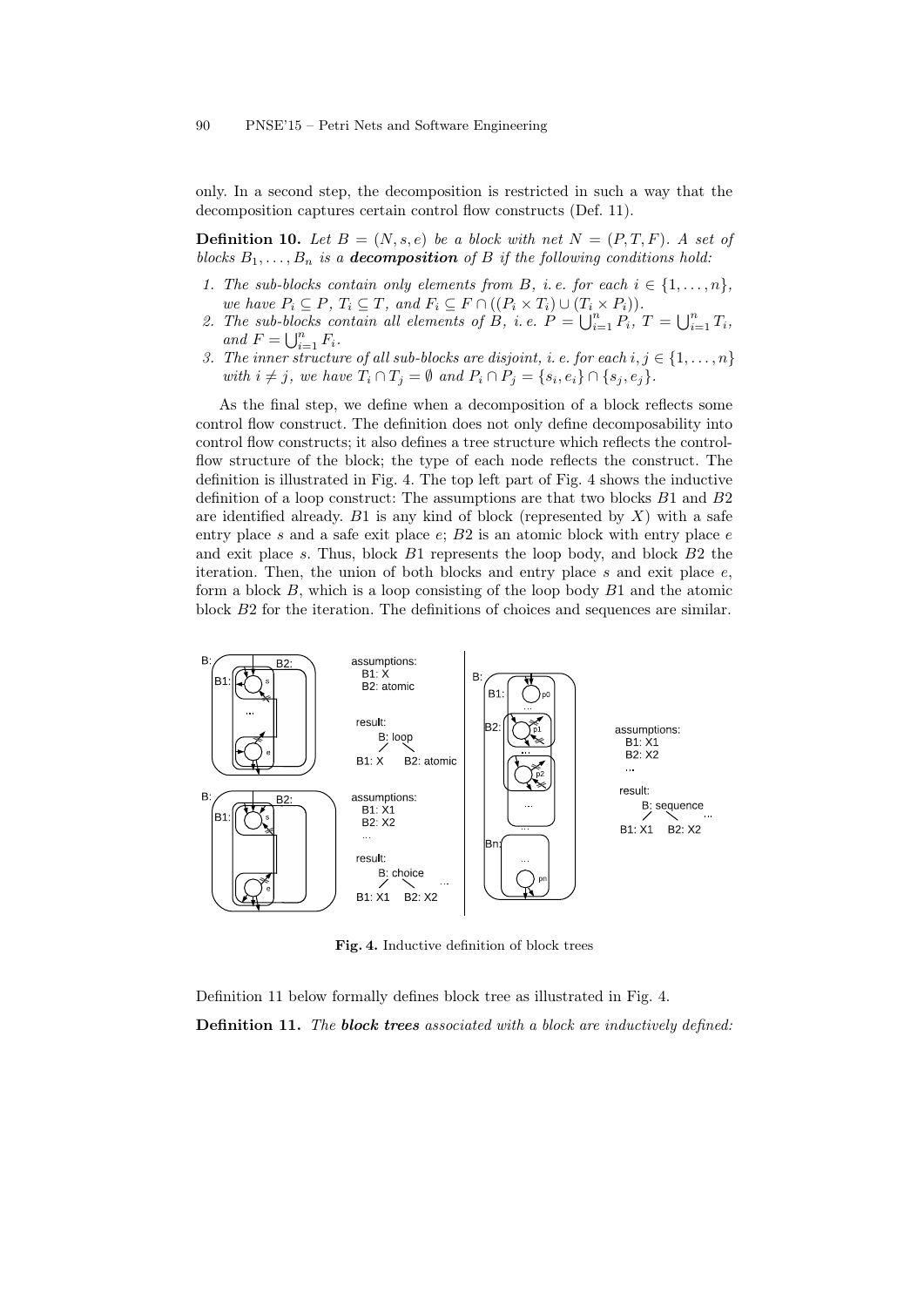- **Atomic** If B is an atomic block, then the tree with the single node  $B:atomic$ is a block tree associated with B.
- **Loop** If B is a block and  $B_1$  and  $B_2$  is a decomposition of B, and for some X,  $B_1: X$  is a block tree associated with  $B_1$ , and  $B_2:$  atomic is a block tree associated with  $B_2$ , and if  $B_1$  has a safe entry and a safe exit s.t  $s_1 = s$ ,  $e_1 = e$ ,  $s_2 = e$ ,  $e_2 = s$ , then the tree with top node **B:loop** and the sequence of sub-trees  $B_1$ : X and  $B_2$ : atomic is a **block tree** associated with B.
- **Choice** If B is a block and for some n with  $n \geq 2$  the set of blocks  $B_1, \ldots, B_n$ is a decomposition of  $B$ , and have a safe entry and a safe exit, and  $B_1$ :  $X_1, \ldots, B_n : X_n$  for some  $X_1, \ldots, X_n$  are block trees associated with  $B_1, \ldots, B_n$ , and if for all  $i \in \{1, \ldots, n\}$ :  $s_i = s$  and  $e_i = e$ , then the tree with top node **B:choice** with the sequence of sub-trees  $B_i$ :  $X_i$  is a **block tree** associated with B.
- **Sequence** If B is a block and for some n with  $n \geq 2$  the set of blocks  $B_1, \ldots, B_n$ is a decomposition of B, and, for some  $X_1, \ldots, X_n$ , the trees  $B_1 : X_1, \ldots, B_n$ :  $X_n$  are block trees associated with  $B_1, \ldots, B_n$ , and if there exist different places  $p_0, \ldots, p_n \in P$  such that  $s = p_0, e = p_n$ , and for each  $i \in \{0, \ldots, n-1\}$ we have  $s_i = p_i$ ,  $e_i = p_{i+1}$ , and  $B_i$  has a safe exist or  $B_{i+1}$  has a safe entry, then the tree with top node **B:sequence** and the sequence of sub-trees  $B_i: X_i$ is a block tree associated with B.

### A net for which such a tree exists is said to be **tree decomposable**.

Note that in order to simplify the definition of tree decomposability, the tree decomposition of a block is not necessarily unique according to our definition. For example, a longer sequence of atomic blocks could be decomposed in different ways. In the PetriCode tool, such ambiguities are resolved by making sequences as large as possible. Note also that for two consecutive constructs in a sequence, it should not be possible to go back from the second to the first; therefore, the above definition requires that consecutive blocks have a safe entry or a safe exit. And there are some similar requirements for loops and choices.

## 6 Service Testers and Sweep-Line Verification

The service level modules constitute the active part of a PA-CPN model. The execution of an individual service provided by a principal starts at the transition with a  $\langle$  (service)) pragmatic. The transitions annotated with a service pragmatic typically has a number of parameters which need to be bound to values in order for the transition to occur. An example of this is the Send service transition in Fig. 2 which has the variable dataList as a parameter. This means that there are often an infinite number of bindings for a service transition.

To control the execution of a PA-CPN model in verification by means of state space exploration, we introduce the concept of *service tester modules* which can be used to guide the verification process and represent a user of the services provided by the principal modules. An advantage of service testers is that they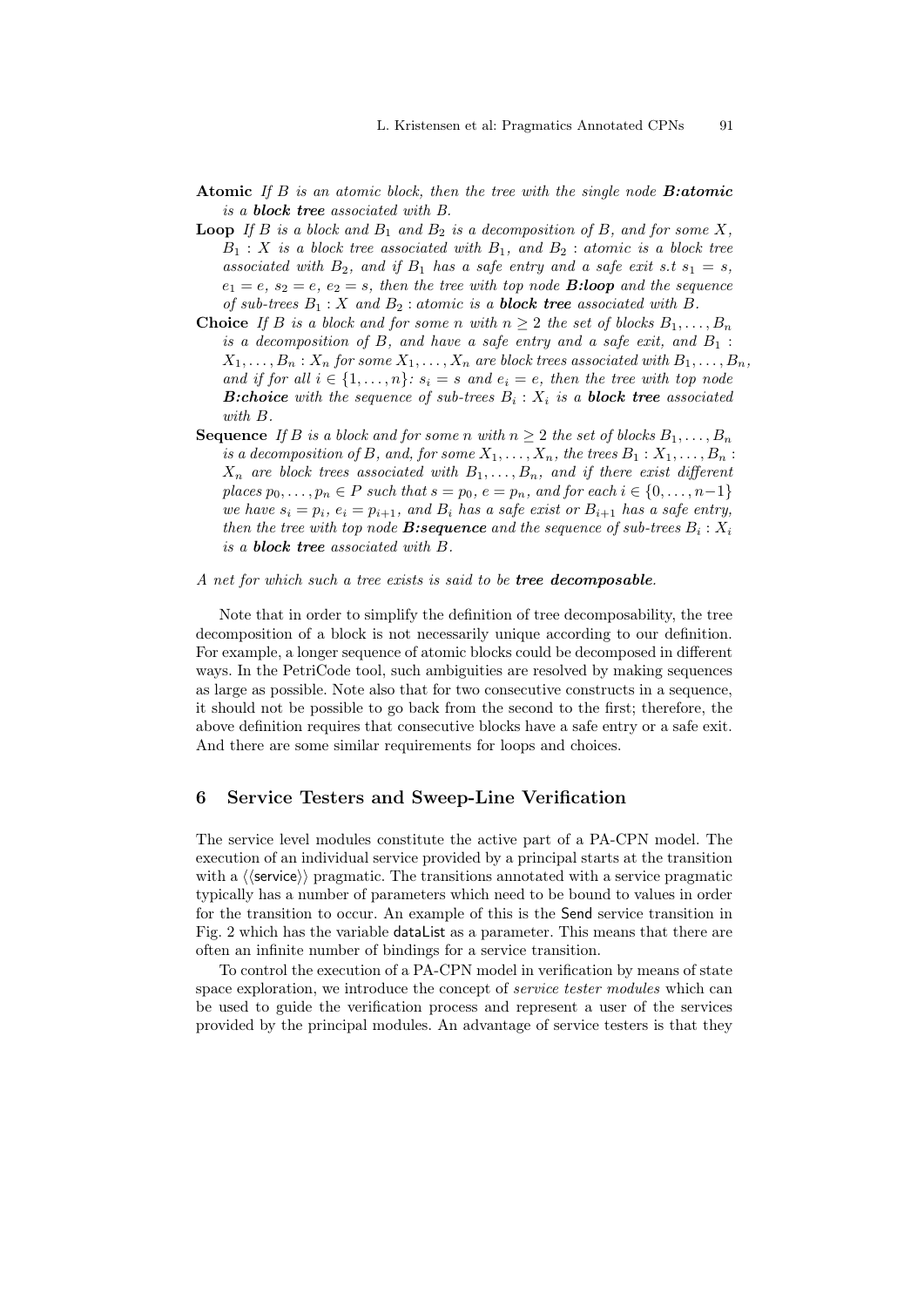contribute to reducing the state space during verification and enable progress measures for the sweep-line method [4] to be automatically computed.

The service tester modules are connected to the rest of the PA-CPN model through fusion sets, and the service tester modules invoke the service provided by the principal by putting tokens on fusion places and the service tester receives any results from the invoked services via tokens on these places.

Fusion sets and fusion places are standard constructs of hierarchical CPNs (see Def. 2). A fusion set consists of a set of fusion places such that removing (adding) tokens from (to) a fusion place is reflected on the markings of all members of the fusion set. In addition to the fusion places, Id pragmatics are used to make the control flow of the service tester explicit in a similar manner as for service level modules.

Figure 5 shows an example of a service tester module for the PA-CPN model introduced in Sect. 3. The service tester drives the execution of a CPN model through fusion places. A service tester module can have many places with Id pragmatics; but only one of them may contain a token initially (place d0 in Fig. 5). The service tester first invokes the send service in Fig. 2 by



Fig. 5. Service tester module

putting a token in the fusion place message. Next, the service tester invokes the receive service in the receiver principal. Service tester modules are formalised below.

**Definition 12.** A Service Tester Module is a tuple  $CPN_{STM} = (CPN_{STM},$  $T_{sub}^{STM}, P_{port}^{STM}, TPM$  where:

- 1.  $CPN_{STM}$  =  $((P^{STM}, T_{s=1}^{STM}, A^{STM}, \Sigma^{STM}, V^{STM}, C^{STM}, G^{STM}, E^{STM},$  $I^{STM}, T_{sub}^{STM}, P_{port}^{STM}$  a CPN module with no substitution transitions:  $T_{sub}^{STM} = \emptyset$ .
- 2.  $TPM: P^{STM} \rightarrow \{Id, driver, LCV\}$  is a **tester pragmatic mapping.**
- 3.  $\exists ! p \in I : |I^{STM}(p) \langle \rangle| = 1$ , and for all  $t \in T^{STM}$  and  $p \in P^{STM}$  we have:
	- (a) Transitions consume one token from input places with an Id pragmatic:  $(p, t) \in A^{STM} \wedge TPM(p) = \text{Id} \Rightarrow |E(p, t)\langle b\rangle| = 1$  for all bindings b of t.
	- (b) Transitions produce one token on output places with an Id pragmatic:  $(t, p) \in A^{STM} \wedge TPM(p) = \text{Id} \Rightarrow |E(t, p)\langle b\rangle| = 1$  for all bindings b of t.
- 4. Transitions and places with an LCV pragmatic must be connected with a double arc:  $\forall p \in P^{STM}, t \in T^{STM} : TPM(p) = \text{LCV} \Rightarrow ((t, p) \in A^{STM} \Leftrightarrow$  $(p, t) \in A^{STM}$
- 5. The underlying control flow block of  $CPN_{STM}$  is tree decomposable (Defs. 9,11).

Service tester modules are connected to a PA-CPN by means of fusion places in order to control the execution of the services. We therefore define a PA-CPN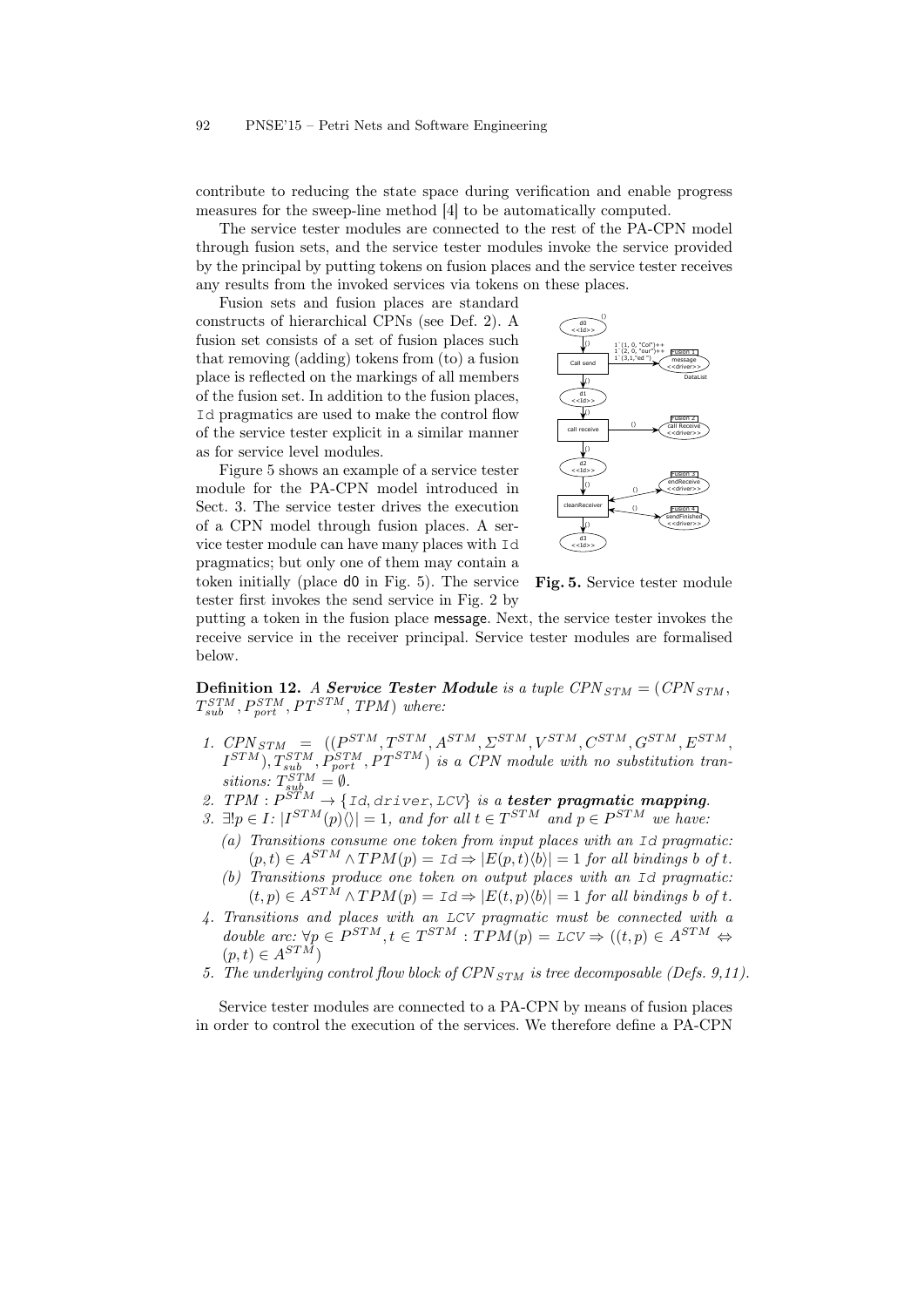equipped with service tester modules as a hierarchical CPN consisting of a set of modules that constitute a PA-CPN according to Def. 4 and a set of service tester modules which are all prime modules. We also require that fusion places are connecting the service level modules and the service tester module so that they correspond to the invocation of services and collecting of a results from an executed service. As with PA-CPNs, the modeller must construct the service tester modules such that they satisfy the formal requirements. Due to space limitations we omit the formal definition of PA-CPNs with service testers which can be found as Def. 5.2 in [20].

The set of service tester modules determine the state space of the PA-CPN model under analysis. The service tester modules may specify a more or less strict execution order on the services being invoked. It is therefore possible to use the service tester modules to control the size of the state space of the PA-CPN model being verified. Below we show that in addition to the use of service testers, the structural requirements imposed by PA-CPNs can be exploited by the sweep-line method [4] to further reduce the peak memory usage during verification.

The sweep-line method addresses the state explosion problem by exploiting a notion of *progress* exhibited by many systems to store subsets of the state space in memory during state space exploration. To apply the sweep-line method, a progress measure must be provided for the model as formalised below where S denotes the set of all states (markings),  $\rightarrow^*$  the reachability relation on the markings of the CPN model, and  $\mathcal{R}(M_0)$  denotes the states reachable from the initial marking  $M_0$ .

**Definition 13.** A progress measure is a tuple  $P = (O, \subseteq, \psi)$  such that O is a set of **progress values**,  $\subseteq$  is a total order on O, and  $\psi : \mathcal{S} \to \mathcal{O}$  is a **progress** mapping. P is monotonic if  $\forall s, s' \in \mathcal{R}(M_0) : s \to^* s' \Rightarrow \psi(s) \sqsubseteq \psi(s')$ . Otherwise, P is non-monotonic.

The subsets of states that need to be stored at the same time are determined via a progress value assigned to each state, and the method explores the states in a least-progress-first order. The sweep-line method explores states with a given progress value before progressing to the states with a higher progress value. When the method proceeds to consider states with a higher progress value, it deletes the states with a lower progress value from memory. If it turns out that the system regresses (a non-monotonic progress measure), then the method will mark states at the end of regress edges as persistent (i. e., store them permanently in memory) in order to ensure termination. In the presence of regression, the sweep-line method may visit the same state multiple times (for details, see [4]).

The structure imposed on CPNs by PA-CPNs and services testers means that PA-CPN models have several potential sources of progress. The control-flow in the service modules is one source of progress as there is a natural progression from the entry point of the service towards the exit point of the service. The life-cycle of a principal is another potential source of progress as there will often be an overall intended order in which the services provided are to be invoked,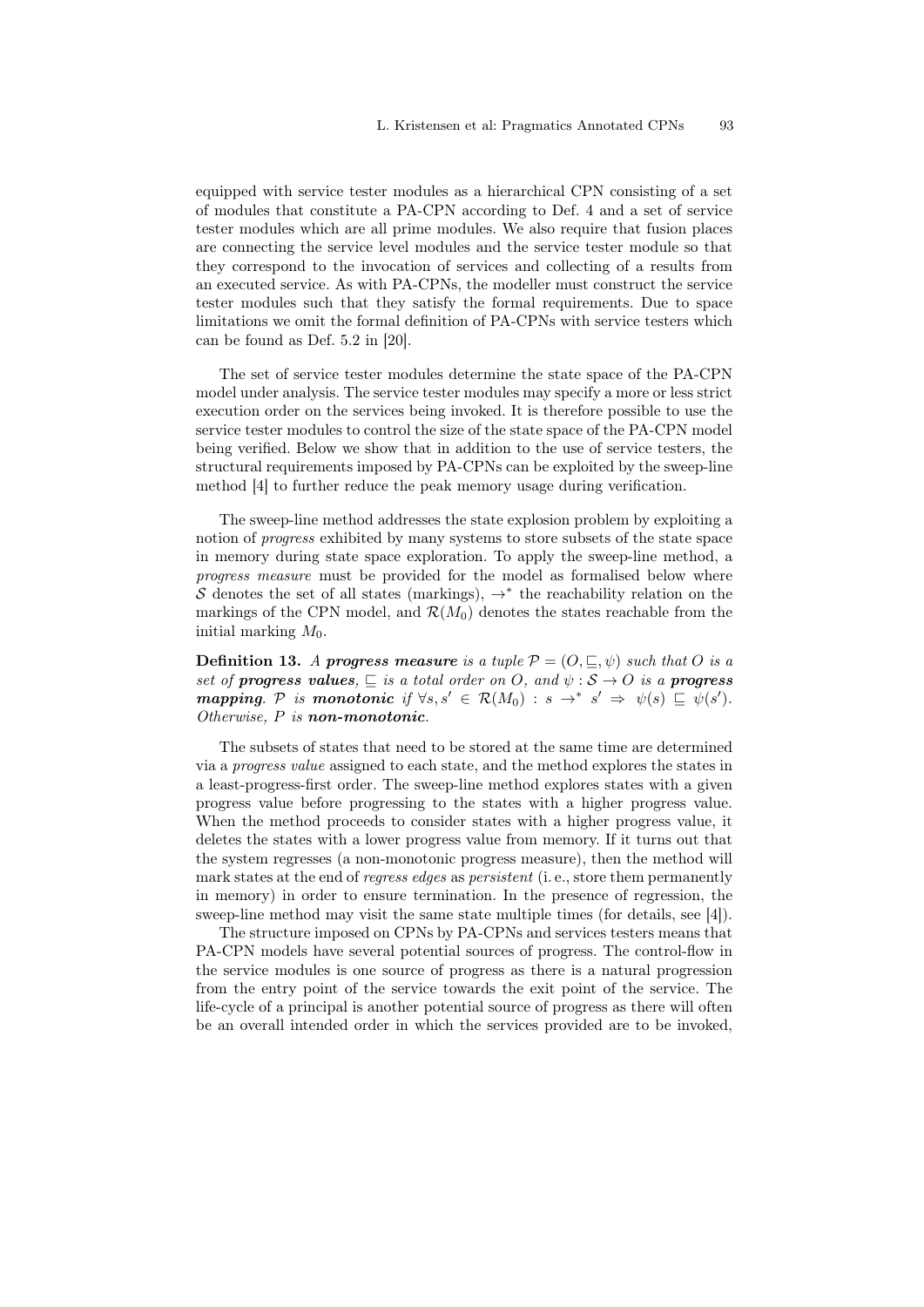and this will be reflected in the life-cycle variables of the principal. Finally, the service testers are also a source of progress as a service tester will inherently progress from the start of the test towards the end of the test. For our example protocol, the progress mapping can be defined as a vector of place-wise measures using the number of tokens on some of its places. This is written below where we omitted the parts of the model that we did not show in this paper and used  $s(p)$  to denote the marking of a place p in the state s:

 $\psi(s) = (|s(d0)|, |s(d1)|, |s(d2)|, |s(d3)|, |s(\text{startS}|\mathbf{d}))| + |s(\text{next})|, |s(\text{end})|)$  (1)

Two such vectors can be compared lexicographically, meaning the order of the different entries represents their significance. The first four entries represent the progress in the service tester (Fig. 5). The next two entries represent the progress within the send service (Fig.2). Note that since the places startSending (abbreviated as startSnd in (1) and (2)) and next are on a loop, tokens can flow back from place next to place startSending. The end place is actually the respective driver place from the tester, which propagates the progress between the service and tester. Therefore, the tokens on both places within this loop are counted the same (added up in the same entry of the vector). An alternative progress measure is shown below (omitting the parts of the model that we did not show in this paper):

 $\psi(s) = (|s(\text{d}0)|, |s(\text{d}1)|, |s(\text{d}2))|, |s(\text{d}3)|, |s(\text{startS}|\,, |s(\text{next})|, |s(\text{end})|)$  (2)

The difference between (1) and (2) is how loops are handled. In the progress measure (2), the places on loops are appended to the vector as if the loop was not there. In the present example this is shown by having replaced the  $+$  operator in (1) between startSending and next with a comma in (2).

We generalise the above idea by defining progress measures on top of the tree decomposition of the blocks underlying the corresponding service tester module or the service level module. We define a simple progress measure and a complex one. The simple one is monotonic and adds up the number of all tokens within a top-level loop; the complex one is not monotonic, but takes progress within a loop into account. Since both definitions are very similar, we define only the complex progress measures formally here (the simple one can be found in [20]).

**Definition 14.** Let BT be a block tree for a CPN module. The sequence of complex progress measure entries is defined inductively over the block tree BT of the CPN module:

- Atomic If BT is B : atomic, then complex progress sequence consist of  $|s|, |e|$ where  $s$  is the entry place of the block  $B$  and  $e$  is the exit place.
- **Sequence** If BT is B : sequence with subblocks  $B_1, \ldots, B_n$ , and  $e_i^1, \ldots, e_i^{k_i}$  are the complex progress sequences for  $B_i$ , then  $e_1^1, \ldots, e_1^{k_1-1}, e_2^1, \ldots, e_2^{k_2-1}, \ldots$  $e_n^1, \ldots, e_n^{k_n}$  is the complex sequence for BT.
- **Choice** If BT is B : choice with subblocks  $B_1, \ldots, B_n$ , and  $e_1^1, \ldots, e_1^{k_i}$  are the complex progress sequence for each block  $B_i$ , then the sequence  $e_1^1, \ldots, e_1^{k_1-1}$ ,  $e_2^2, \ldots, e_2^{k_2-1}, \ldots, e_n^2, \ldots, e_n^{k_n}$  is the complex progress sequence for BT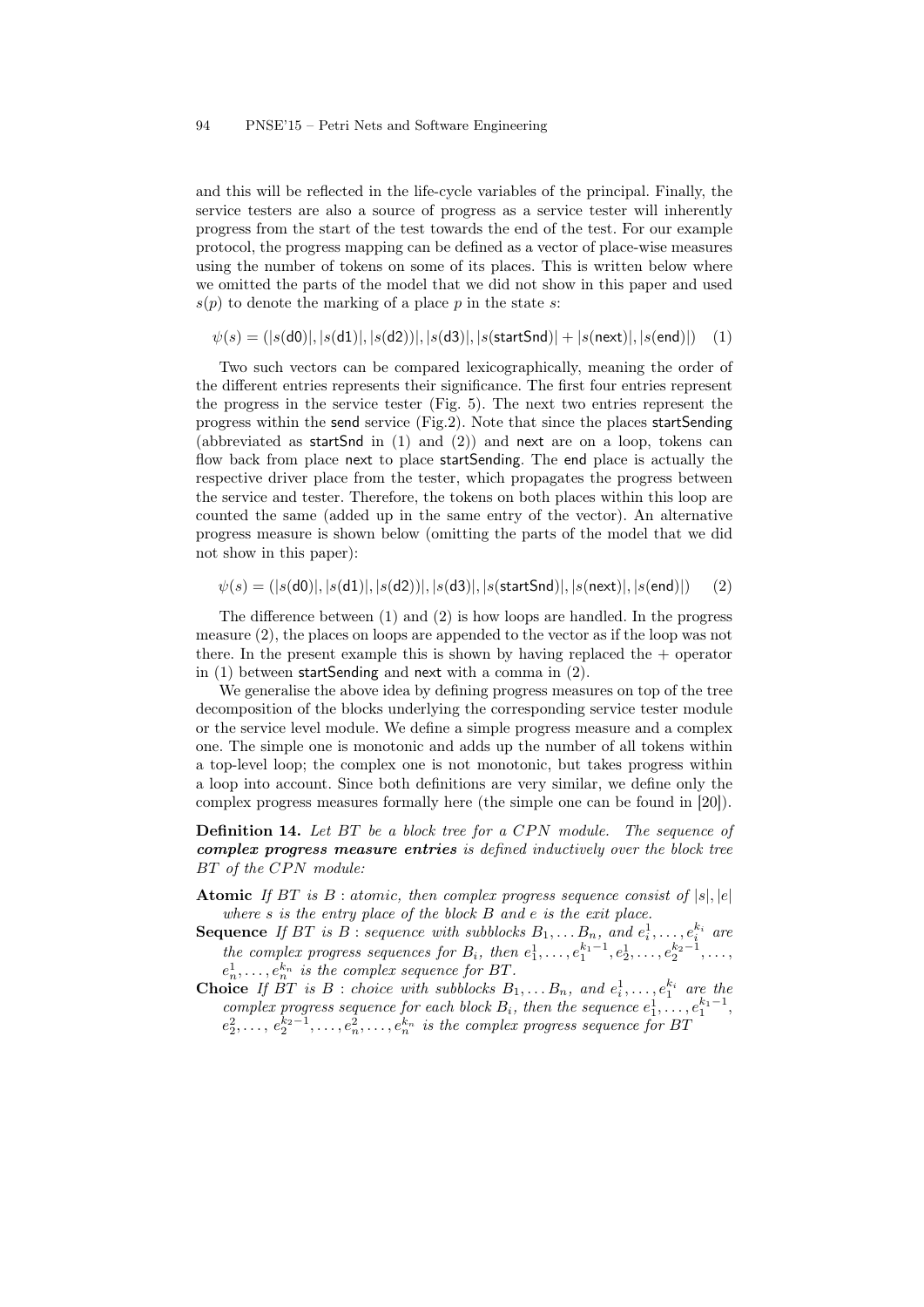**Loop** If BT is B : loop with places with sub-block  $B_1$  and  $B_2$  with the complex progress sequence  $e^1, \ldots, e^n$  for  $B_1$ , then  $e^1, \ldots, e^n$  is the complex progress sequence for BT.

A progress measure for the complete system can be built from the progress sequences (either the simple or the complex one) for the tester and service modules by concatenating the sequences. The concatenation would first choose the sequences for the service testers and then the sequences for all the service level modules. Note that if there is a driver place of a service tester attached to the service, this driver place would also be added to the progress measure sequence of the service level module at the end (as for the end place for the send service).

Table 1 shows some experimental performance results on the protocol example for different configurations (number of transmitted messages) and channel characteristics (lossy/non-lossy) using the sweep-line method with the simple and the complex progress measure. In the experiments, we consider exploration of the complete state space. This is done since the sweep-line method (unless combined with other reduction techniques) in the worst-case needs to explore all states in order to model check a property. One example of this is checking that in all terminal states, the protocol has correctly delivered all packets. Since the simple progress measure is monotonic, the number of explored states using that measure is identical to the number reachable states of the respective example, which for clarity are indicated in the first column again. Since the complex progress measure is not monotonic, some states might be visited (explored) multiple times. Therefore, the number of explored states is higher than the reachable states of the respective example. The ratio columns give the ratio in percent between the peak number of states stored (with the respective progress measure) and the number of reachable states. It can be seen that the runtime as well the peak memory use are better when using the complex progress measure. The complex measure provides better performance due to the fact that the send service has a loop as the top-level control-flow construct. It can be seen that the peak memory use with the complex progress measure is reduced to between 40 and 77%.

| Config     |                      | Simple PM |                   |      |                        | Complex PM                 |                 |                 |        |
|------------|----------------------|-----------|-------------------|------|------------------------|----------------------------|-----------------|-----------------|--------|
|            | Reachable   Explored |           |                   |      |                        | Peak Ratio Time   Explored |                 | Peak Ratio Time |        |
| 1:noloss   | 156                  | 156       |                   | 49.3 | $\langle 1 \rangle$ sl | 165                        | 63              | 40.3            | $<1$ s |
| 1:lossv    | 186                  | 186       | 99                | 53.2 | $\langle 1 \rangle$ s  | 196                        | 78              | 41.9            | $<1$ s |
| 3:noloss   | 2.222                | 2.222     | 2.014             | 90.6 | $\langle 1 \rangle$ s  | 2790                       | 1.582           | 71.2            | $<1$ s |
| 3:lossv    | 2,928                | 2.928     | 2.700             | 92.2 | $\langle 1 \rangle$ s  | 4037                       | 2.187           | 75.7            | $<1$ s |
| 7:noloss   | 117,584              |           | 117.584 115.373   |      | $98.1$  216 s          | 143.531                    | 86.636          | 73.6            | 32s    |
| $7:$ lossy | 160,620              |           | 160,620   158,888 |      | 98.1 532 s             |                            | 263.608 124.661 | 77.6            | 80s    |

Table 1. Verification using simple and complex progress measure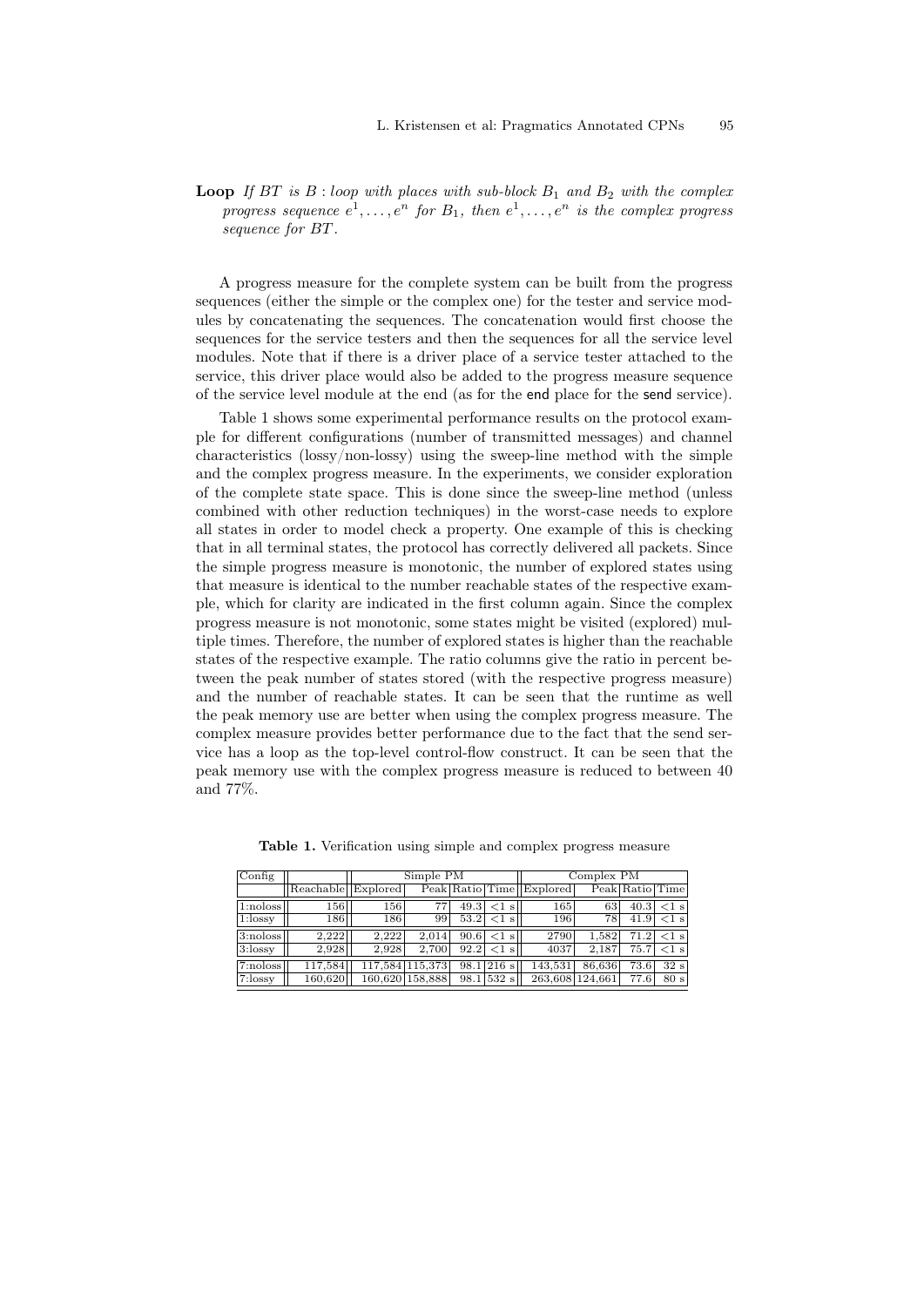# 7 Conclusions and Related Work

In this paper, we focused on the formal definition of PA-CPNs and how the structure of PA-CPNs can be exploited for more efficient verification. The PA-CPN net class has been motivated by the objective of developing a code generation approach to protocol software which allows the same model to be used for both code generation and verification – and which satisfies five main requirements: platform independence, code integration, verifiability, readability, and scalability. The development of PA-CPNs has been driven by practical experiments in order to empirically validate that the approach satisfied the five requirement in practice. The experimental results have been reported in earlier papers [16, 17, 19] using an implementation of the approach in the PetriCode tool.

The requirements of platform independence, code integration, readability, and scalability are relevant for use in practice: Platform independence ensures that the approach is not locked to a particular target programming language. Code integration ensures that the generated code can be integrated with existing other parts of the software. Readability of the generated code is important for developing trust in the approach, and for further maintaining the protocol software in the future. Scalability is important for being able to apply the approach to industrial strength protocols. Concerning verifiability, it often is the case that one model is used for verification, and then the protocol is implemented manually from that or generated from another model. This imposes extra work and decreases the confidence in that the actual software meets the requirements verified on the model. Therefore, we required the same model being used for code generation and for verification.

As stated in the introduction, CPNs have been primarily used for modelling and verifying protocols in the past. Still, related approaches for CPNs – and more generally for high-level Petri Nets (HLPNs) – have been developed. Below, we relate our work to other approaches using HPLNs for code generation by discussing them in the context of the five requirements that have driven the development of PA-CPNs.

Kaim [6] contains a generic discussion of aspects related to generating code from low-level and high-level Petri net models with the purpose of executing it outside the simulation environment where they are created. Kaim discusses both centralised and parallel approaches to interpretation of Petri net models. A main aspect of the parallel approach is a structural analysis of the model in order to identify subnets that can be mapped to different processes. In the PetriCode approach, the structural pragmatics provided by the modeller and the structural restrictions of PA-CPNs provide similar information. Kaim does not consider the issues of code integration and the readability of the generated code.

The approach presented by Philippi [14] is a hybrid of simulation-based and structural analysis approaches to code generation for HLPNs. The motivation for the hybrid approach is to produce more readable code than a pure simulation approach would because fewer checks are needed in the code. Philippi targets the Java platform only and is therefore not platform independent in its basic form. The generated code can be integrated into third party code in that the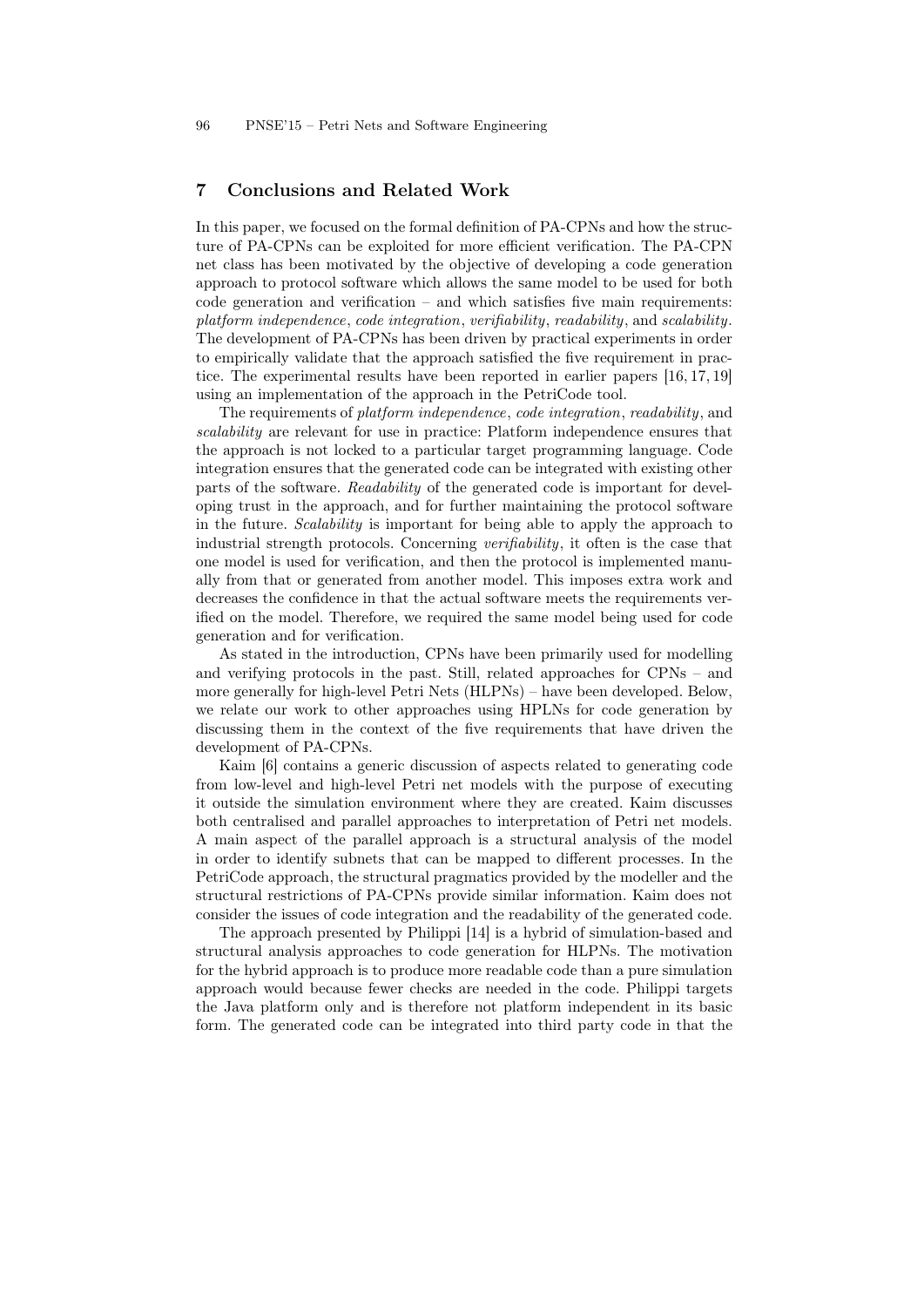API of the generated code is defined by UML class diagrams. The paper [14] does not discuss the scaling to large applications. Lassen et al. [11] aim to generate readable code by creating code with constructs that are similar to what human programmers would have created. Since the approach of Lassen is based on Java annotations of CPN models, the approach is tailored to the Java programming language and does not provide a generic infrastructure that supports code generation for different platforms.

Reinke [15] studies, in the context of the functional programming language Haskell, how to use language embedding for mapping constructs from HLPNs into Haskell code. The focus of Reinke is on generating code for a HLPN simulator. The work of Reinke is not aimed at providing a general mechanism for generating readable code and on integrating the code into a larger application. Kummer et al. [10] are concerned with the execution of reference nets in the context of the Renew tool which is based on the Java platform. Reference nets as supported by Renew are known to be verifiable [12] but the approach is specifically tailored to the Java platform. The work does not focus on integration at the code level but other means are providing for integrating the code into larger applications [1].

Mortensen's approach [13] is a simulation based approach based on extracting the generated simulation code from CPN Tools. As such the work of Mortensen is aimed at making an SML implementation of the modelled system and not on conducting verification of the models or to target multiple platforms. Furthermore, being a simulation based approach, the goal from the outset is not to generate code that is intended for humans to read. The use of a simulation-based approach also means that there is a considerable performance overhead due to the many enabling checks in the code. The approach of Kristensen et al. [7] is similar to the approach in [13]. PP-CPNs are used in [9] as the basis for code generation targeting the Erlang language but the approach is not designed to address readability of the generated code. Furthermore, the approach is tailored to the Erlang platform and may not be easily adapted to other platforms even though PP-CPNs and the intermediary representation of control-flow graphs are independent of the target language. Jørgensen et al. [5] propose an approach for generating BPEL code. The approach is targeted at BPEL and does not create code for other languages or aims to address verifyability, code integration, readability and scalability.

It follows from the discussion above that PA-CPNs and the PetriCode approach complement existing related approaches to code generation for high-level Petri Nets. Furthermore, none of the approach discussed above specifically address the domain of protocol software. This paper can be viewed as completing the development of the PA-CPN net class by giving a formal definition and hence establishing the formal foundation of our approach.

# References

1. T. Betz et al. Integrating web services in Petri net-based agent applications. In Proc. of PNSE'13, pages 97–116, 2013.